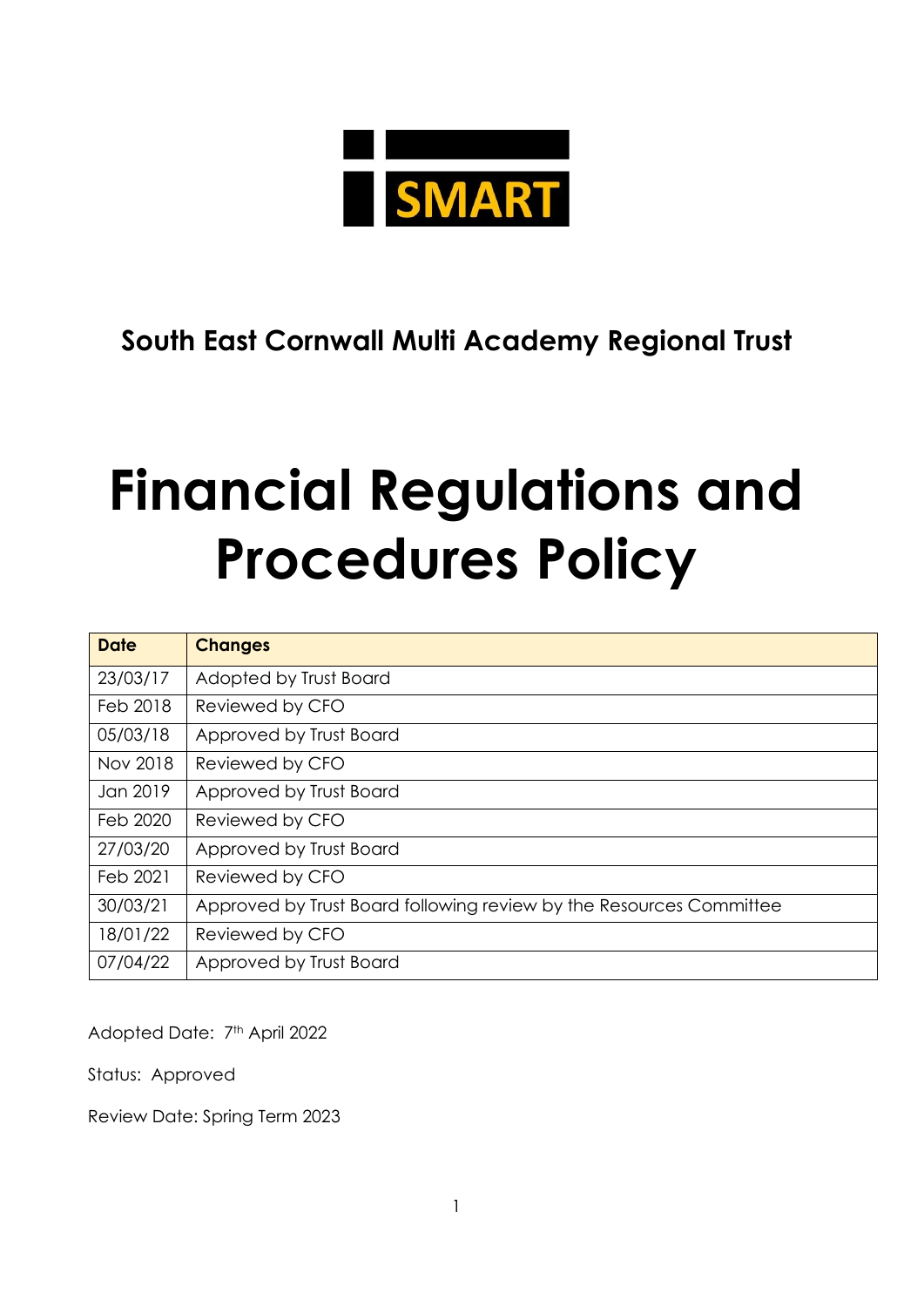# **Contents**

| Introduction and purpose                         | 5  |
|--------------------------------------------------|----|
| Organisation                                     | 5  |
| Members, Trustees and Local Governing Committees | 5  |
| Managing the Trust's Finances                    | 6  |
| Chief Executive Officer                          | 6  |
| <b>Chief Financial Officer</b>                   | 7  |
| Finance Manager/Client Manager                   | 7  |
| The Audit Committee                              | 8  |
| The Resources Committee                          | 8  |
| <b>Appointed Auditors</b>                        | 9  |
| Other Staff                                      | 9  |
| Register of Interests                            | 9  |
| <b>Financial Planning</b>                        | 10 |
| Three Year Budget Plan                           | 10 |
| <b>Budget Management, Monitoring and Review</b>  | 10 |
| Capital Budget                                   | 11 |
| Income                                           | 11 |
| Trips/Activities                                 | 11 |
| Lettings                                         | 12 |
| Custody                                          | 12 |
| <b>Waivers and Discounts</b>                     | 12 |
| Gifts and Hospitality                            | 12 |
| Cash Management                                  | 13 |
| <b>Bank Accounts</b>                             | 13 |
| Deposits                                         | 13 |
| Payments and withdrawals                         | 13 |
| <b>SMART Credit Cards</b>                        | 13 |
| <b>Bank Reconciliations</b>                      | 14 |
| Petty Cash                                       | 14 |
| Cash and Cheques in Stowage                      | 14 |
| Cash and Cheques in Transit                      | 14 |
| Accounting System                                | 15 |
| Administration                                   | 15 |
| <b>Access Rights</b>                             | 15 |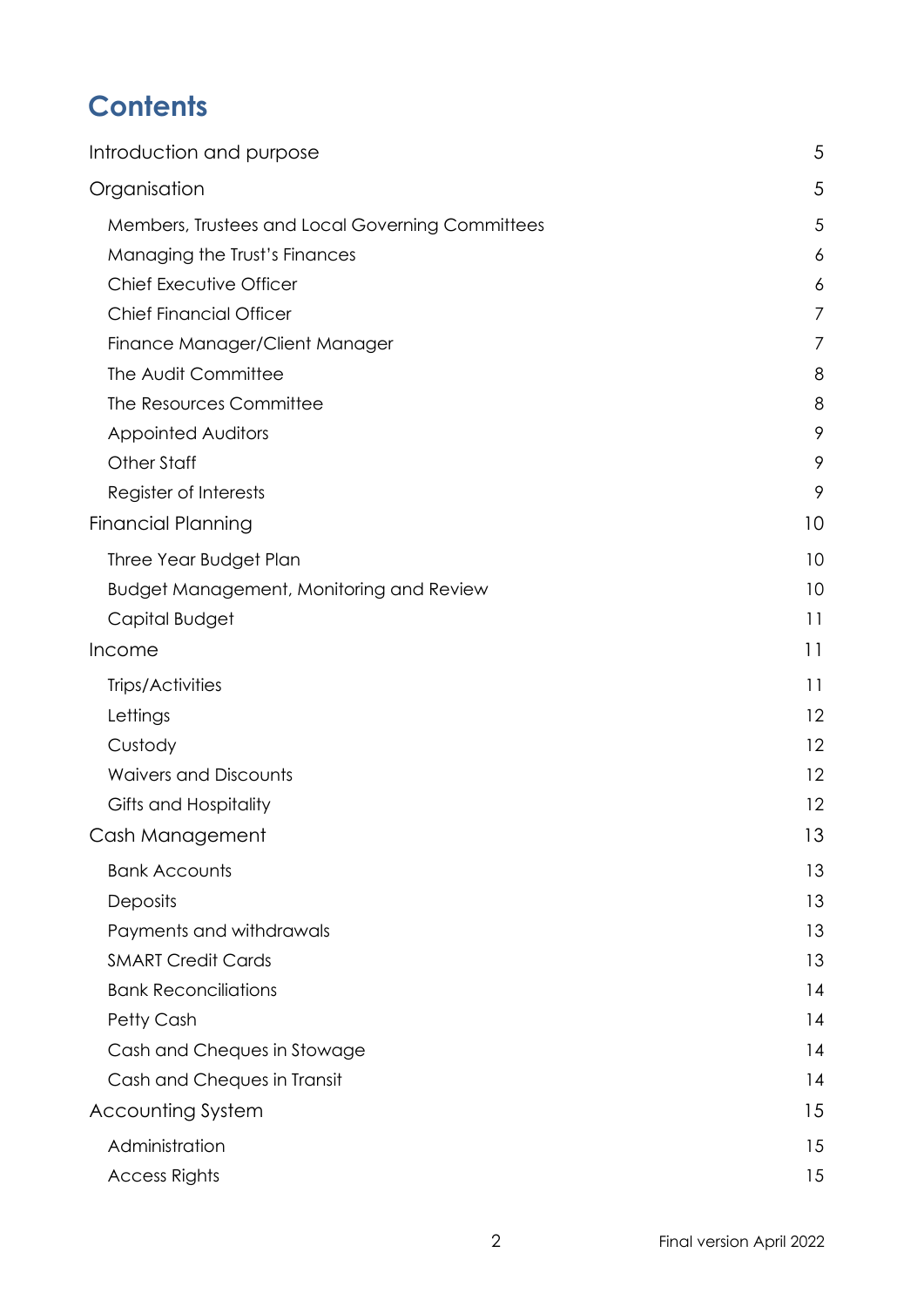| <b>Back-up Procedures</b>                    | 15 |
|----------------------------------------------|----|
| <b>VAT</b>                                   | 15 |
| <b>Purchasing and Payments</b>               | 15 |
| Orders for Goods and Services                | 16 |
| Procurement Arrangements                     | 16 |
| Forms of Tenders and Formal Tender Process   | 17 |
| Payments                                     | 17 |
| Payments to Self Employed Individuals        | 17 |
| Leases                                       | 17 |
| Payroll and Personnel Records                | 18 |
| Staff appointments and changes               | 18 |
| Payroll Administration                       | 18 |
| Payments and Monitoring of the Payroll       | 18 |
| Relocation and Interview Expenses            | 19 |
| <b>Travel and Subsistence Expenses</b>       | 19 |
| <b>Mileage allowances</b>                    | 19 |
| <b>Subsistence payments</b>                  | 20 |
| Debt Recovery Procedures                     | 20 |
| Debt Recovery Code of Practice               | 20 |
| Schools' Private Fund                        | 21 |
| <b>Fixed Assets</b>                          | 21 |
| <b>Asset Security</b>                        | 21 |
| <b>Asset Disposal</b>                        | 22 |
| Loan of Assets                               | 22 |
| Depreciation                                 | 22 |
| Data Management                              | 22 |
| Insurance                                    | 23 |
| Keys and Key Code Inventory                  | 23 |
| Vehicles                                     | 23 |
| <b>Academy Companies Statement</b>           | 23 |
| Reserves and Investment                      | 23 |
| Counter Fraud, Theft and Corruption          | 23 |
| Self-Assessment of Governance and Management | 24 |
| Open Tender                                  | 25 |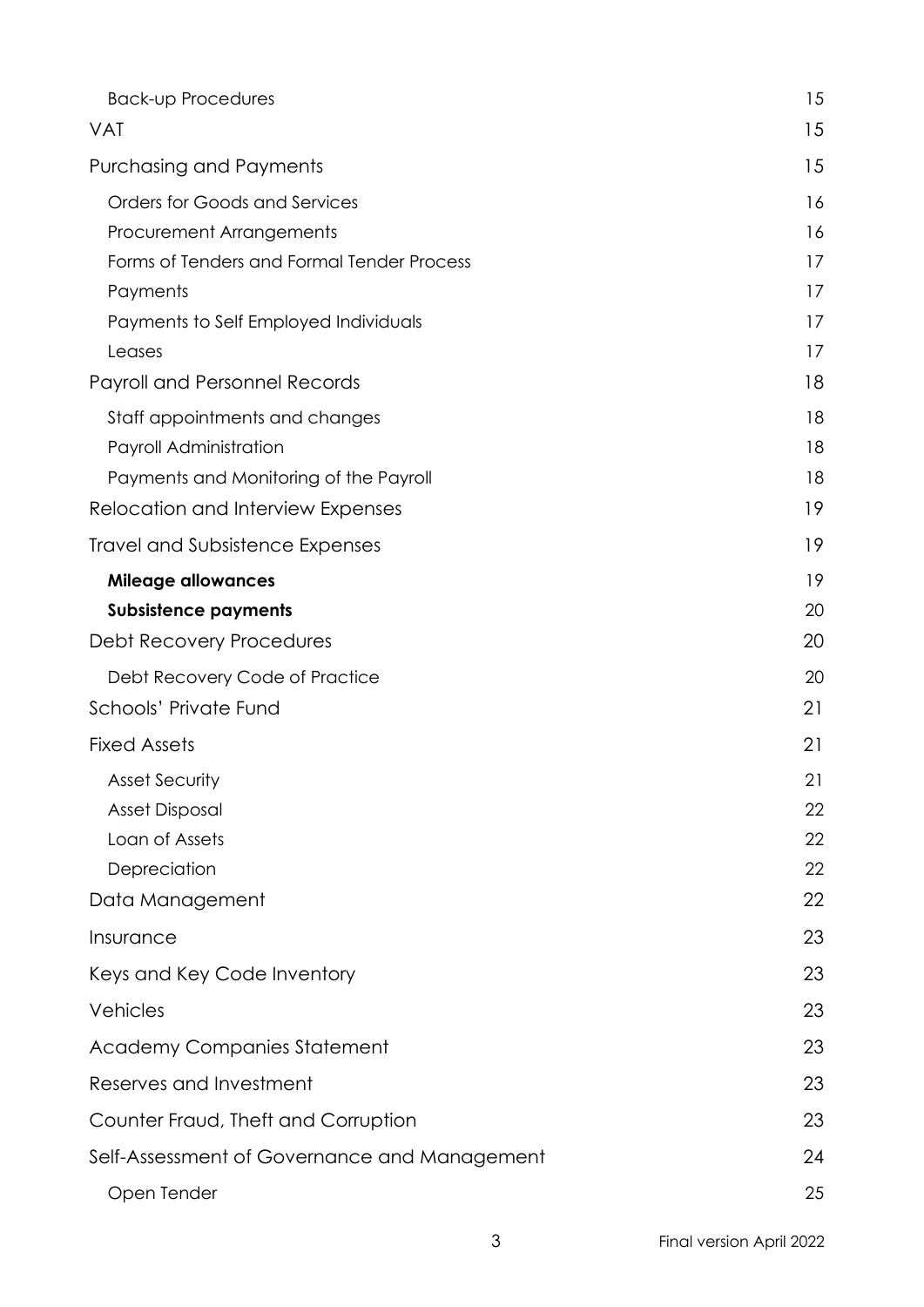| <b>Restricted Tender</b>             | 25 |
|--------------------------------------|----|
| Negotiated Tender                    | 25 |
| Preparation for Tender               | 25 |
| Invitation to Tender                 | 26 |
| Tender Acceptance/Opening Procedures | 26 |
| <b>Tender Evaluation Process</b>     |    |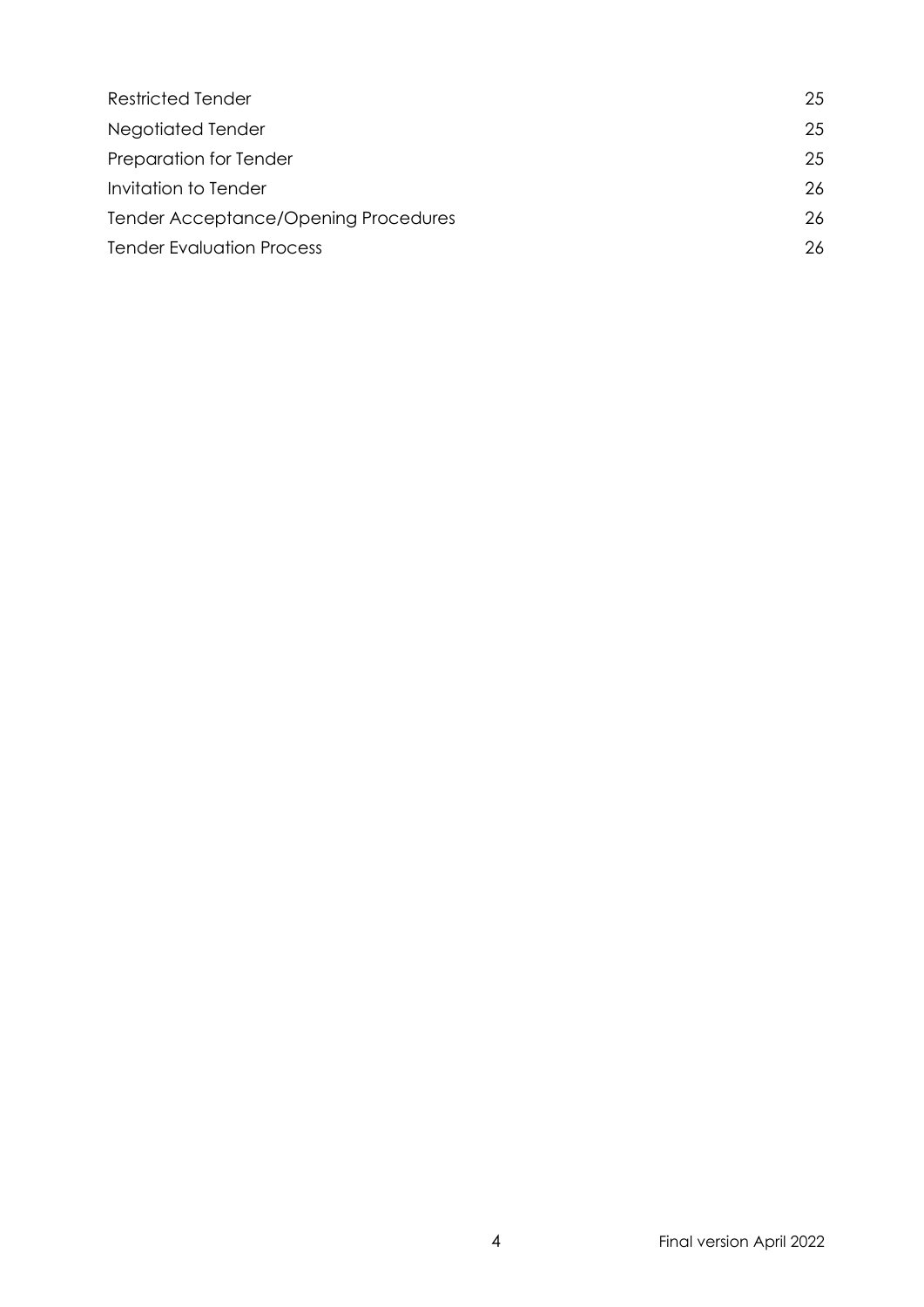# <span id="page-4-0"></span>**Introduction and purpose**

Through the Funding Agreement with the Secretary of State for Education, Academies have increased autonomy. However, autonomy brings responsibility and the need for transparency. Operating as a charitable company limited by guarantee the Trust is required to produce an annual set of Financial Statements accompanied by a Trustees' Report.

The purpose of this policy is to ensure that the Trust develops and maintains systems of financial control which conform to the requirements of propriety, regularity and sound financial management. It is essential that these systems operate effectively to meet the requirements of the Trust's Funding Agreement.

The Trust must comply with the principles of the financial control outlined in the guidance published by the DfE (Department for Education) and the ESFA (Education and Skills Funding Agency) which includes the Academies Trust Handbook. This policy expands on that and provides detailed information on the Trust's accounting procedures. It should be read by all staff involved with financial and resource systems to ensure accountability.

# <span id="page-4-1"></span>**Organisation**

The Trust has defined the responsibilities of each person involved in the administration of the Trust's finances to avoid the duplication or omission of functions and to provide a framework of accountability for the Trust Board and staff. All persons to whom authority has been delegated are expected to act in the best interests of the Trust and within the letter and spirit of the law.

#### <span id="page-4-2"></span>**Members, Trustees and Local Governing Committees**

Members, Trustees and Local Governing Committees will manage their affairs in accordance with the high standards detailed in the *Seven Principles of Public Life*:

**Selflessness** – Holders of public office should take decisions solely in terms of public interest. **Integrity** – Holders of public office should not place themselves under any financial or other obligation to outside individuals or organisations that might influence them in the performance of their official duties.

**Objectivity** – In carrying out public business, including making public appointments, awarding contracts, or recommending individuals for rewards and benefits, holders of public office should make choices on merits.

**Accountability** – Holders of public office are accountable for their decisions and actions to the public and must submit themselves to whatever scrutiny is appropriate to their office. **Openness** – Holders of public office should be as open as possible about all decisions and actions that they take. They should give reasons for their decisions and restrict information only when the wider public interest clearly demands.

**Honesty** – Holders of public office have a duty to declare any private interests relating to their public duties and to take steps to resolve any conflicts arising in a way that protects the public interest.

**Leadership** – Holders of public office should promote and support these principles by leadership and example.

As Trustees of a company that spends Government money, the Trustees will adhere to the Cabinet Office guidance on *Codes of Practice* for Board Members of Public Bodies: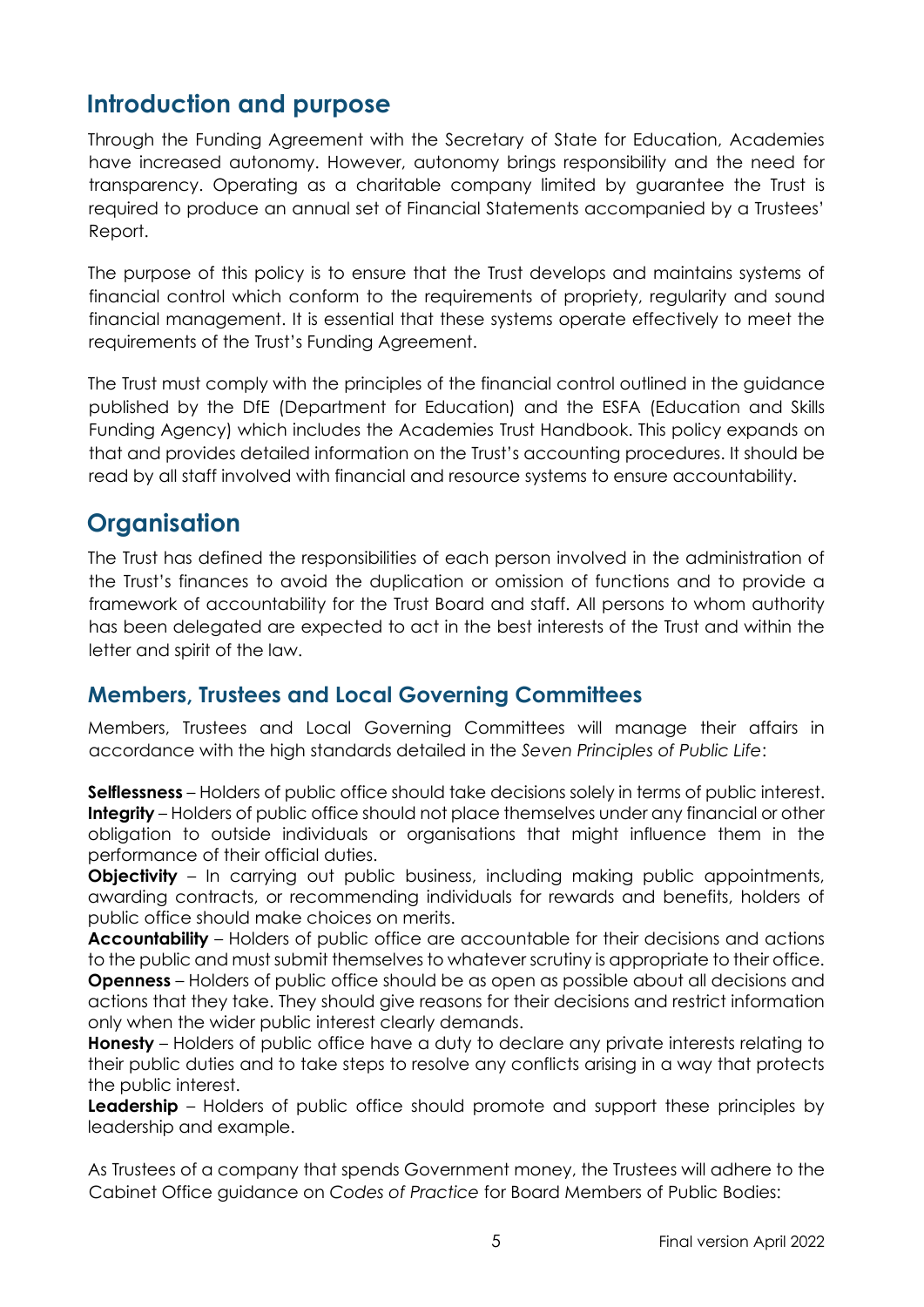Observe the highest standards of **propriety** involving **impartiality, integrity** and **objectivity** in relation to the stewardship of public funds and the management of the bodies concerned.

Maximise **value for money** through ensuring that services are delivered in the most **economical, efficient** and **effective** way, within available resources, and with independent validation of performance achieved wherever practicable. Value for money is not the lowest price; it is the optimum combination of whole life costs and quality to meet the user's requirement.

Be accountable to parliament, users of services, individual citizens and staff for the activities of the bodies concerned, their stewardship of public funds and the extent to which key performance targets and objectives have been met.

In accordance with Government policy on **openness** and **responsiveness**, comply fully with the Code of Practice on Access to Government Information.

#### <span id="page-5-0"></span>**Managing the Trust's Finances**

The Trust Board has overall responsibility for administration of the Trust's finances. The main responsibilities of the Trust Board are as prescribed in the Funding Agreement between the academies within the Trust and the Secretary of State and include:

- Agreeing the long term financial objectives for the Trust.
- Ensuring the grant from the ESFA is used for the purposes intended.
- Approving the annual budget and any material changes.
- Approving changes to the personnel establishment.
- Ensuring a Financial Scheme of Delegation is in place.
- Ensuring assets and allocated resources, including people, are well managed.
- Ensuring accurate accounting records are maintained.
- Ensuring the budget monitoring statements are a true and accurate record of income and expenditure.
- Authorising the award of contracts/ tenders over the FTS (Find a Tender Service) limits.
- Ensuring the annual accounts are produced in accordance with the requirements of the Companies Act 2006, Charity SORP and the DfE guidance issued to academies.
- Approving the annual accounts.
- Submitting the annual Trustees' report.

#### <span id="page-5-1"></span>**Chief Executive Officer**

Appointed as Accounting Officer, the Chief Executive Officer has overall executive responsibility for the Trust and is responsible to the Trust Board for:

- Ensuring regularity and propriety.
- Prudent and economic administration.
- Avoidance of waste and extravagance.
- Efficient and effective use of available resources.
- The day to day organisation, staffing and management of the Trust

The Accounting Officer may formally delegate, or appoint others, to assist in these responsibilities.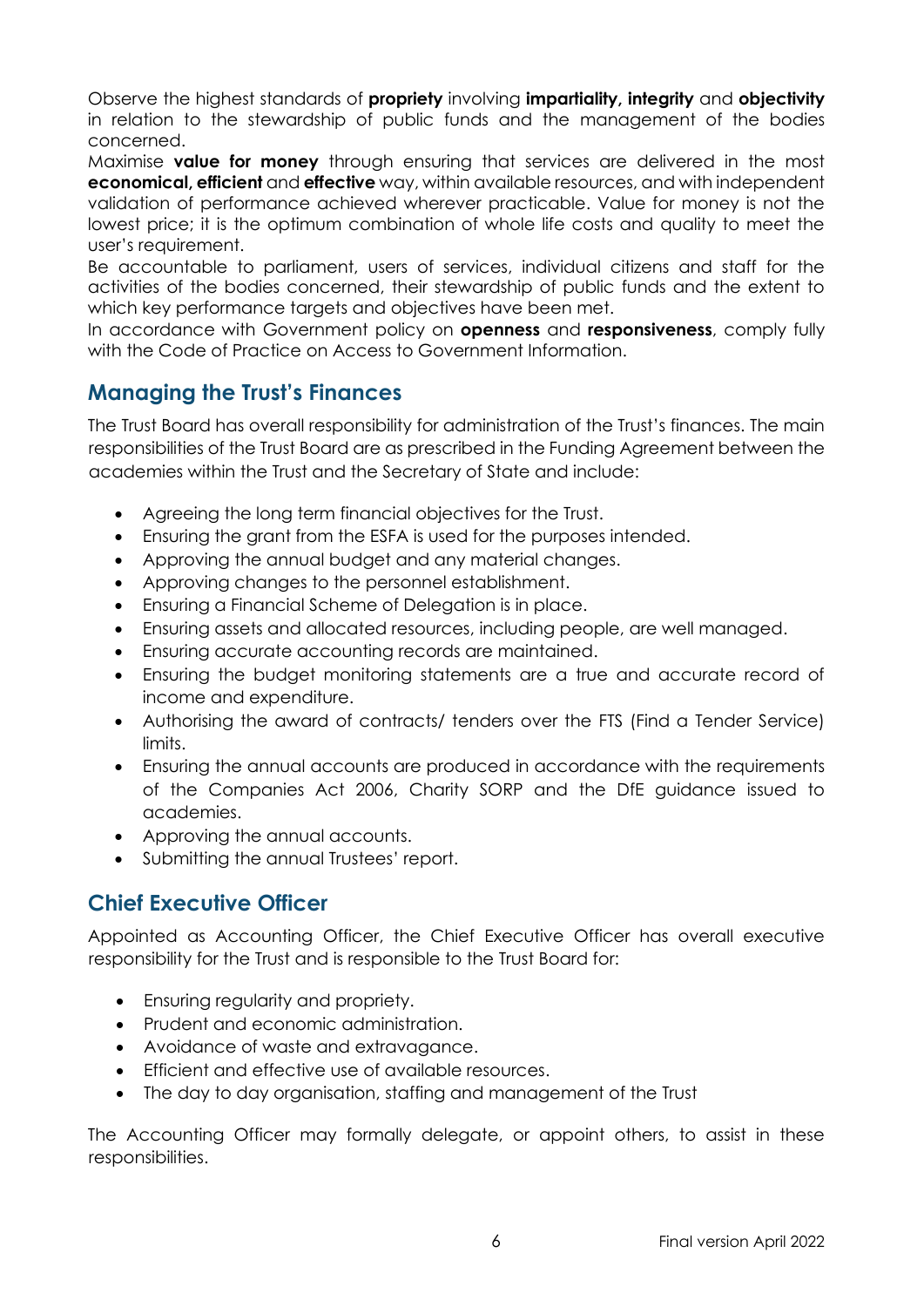The Accounting Officer has the duty to take action if the Trust Board or Chair of the Trust Board is contemplating a course of action, which is considered to be novel, contentious, an infringement of propriety or regularity or a contravention of the *Seven Principles of Public Life* or the *Codes of Practice* for Board Members of Public Bodies. Objections should be put in writing to the Trust Board, details sent to the Clerk and the Trust's external auditors.

The academy headteachers retain the responsibility for:

- Approving new staff appointments within the authorised establishments.
- Approving changes within the authorised establishments' numbers, including regarding responsibility allowances.
- Authorising orders and contracts.
- Authorising payments.
- Monitoring regular budget reports with the Finance Manager/Client Manager and acting on any overspends or risks.

The Chief Executive Officer is authorised to exceed delegated limits in times of emergency, to ensure safety, wellbeing and security, to ensure business continuity and where it is necessary to act quickly to avoid additional expense.

## <span id="page-6-0"></span>**Chief Financial Officer**

The Chief Financial Officer works in close collaboration with the Chief Executive Officer through whom he/she is responsible to the Trust Board. The main finance related responsibilities of the Chief Financial Officer are:

- The establishment and operation of a suitable accounting system.
- Management of the Trust's financial position at a strategic and operational level.
- Maintenance of effective systems of internal control.
- Ensuring that the annual accounts are properly presented and adequately supported by the underlying books and records of the Trust.
- Preparation of monthly management accounts.
- Authorising orders and the award of contracts.
- Submitting grant applications and reports to all relevant bodies as required.

#### <span id="page-6-1"></span>**Finance Manager/Client Manager**

The Finance Manager/Client Manager works in close collaboration with both the academy headteachers as well as the Chief Financial Officer through whom he/she is responsible to the Trust Board. The main finance related responsibilities of the Finance Manager/Client Manager are:

- Day to day management of financial issues.
- Management of the Trust's financial position at a strategic and operational level.
- Maintenance of effective systems of internal control.
- Preparation of monthly management accounts.
- Authorising orders and the award of contracts.
- Authorising payments where appropriate.
- Submitting grant applications and reports to all relevant bodies as required.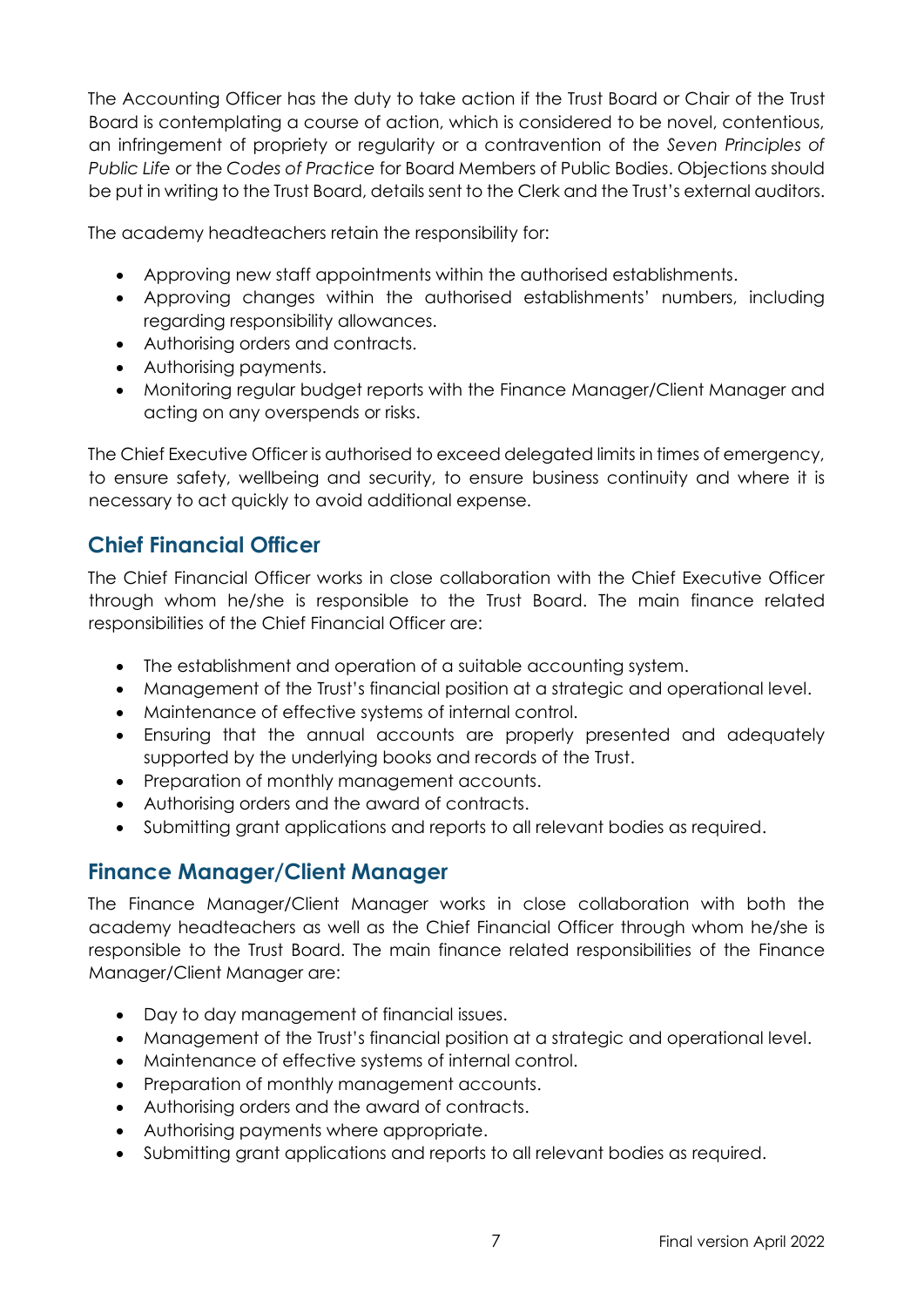The Finance Manager and Chief Financial Officer can assume the financial responsibilities of delegated budget holders during their absence to ensure business continuity and the effective use of allocated resources.

#### <span id="page-7-0"></span>**The Audit Committee**

The Audit Committee supports internal audit and scrutiny and is appointed by the Trust Board to provide it with an independent assurance that**:**

- The financial responsibilities of the Trust Board are being properly discharged.
- Resources are being managed in an efficient, economical and effective manner.
- Sound systems of internal financial control are being maintained.
- Financial considerations are fully taken into account in reaching decisions.
- The Risk Register is regularly reviewed.
- It helps to promote the highest standards of propriety in the use of public funds and encourage proper accountability for the use of those funds.
- It supports the development of internal control systems which will help satisfy the Board of Trustees that the Trust will achieve its objectives whilst operating in accordance with any statutory requirements.
- A programme of internal scrutiny checks is arranged and agree who will perform the checks.
- The findings from the internal scrutiny checks are communicated to the Trust Board.

The programme of checks will be agreed with the Trust Board in line with any identified risks and guidelines set out within the Academies Trust Handbook. These checks are delegated to external auditors and a report of the findings from each visit will be provided to the Audit Committee and then the Trust Board.

#### <span id="page-7-1"></span>**The Resources Committee**

The Resources Committee is responsible for decisions and recommendations to the Board on policy and the use of resources in meeting the Trust's financial and wider obligations. It has oversight at a strategic level of the Trust's finances and assets and is responsible for the regular monitoring of the financial position. The main areas of work covered by the committee, subject to the Trust's overall legal requirements, are:

- Oversight of the monitoring of the annual budgeting process and the 3-year financial plan.
- Oversight, evaluation and decision making in relation to capital allocation to schools.
- Oversight of the effectiveness and efficiency of the staffing model used across the Trust's schools.
- Oversight of premises and site development issues, including future planning.
- Oversight of Health & Safety issues across the Trusts estate.
- Ensuring the preparation of the annual financial statement.
- Liaising with the work of the appointed auditors.
- Oversight of compliance with GDPR.
- Oversight of effectiveness of IT systems in enabling the work of the Trust.
- Monitoring and overseeing that the Local Governing Committee are fulfilling their financial obligations in relation to Resources issues.
- Review of the financial Scheme of Delegation and the Risk Register.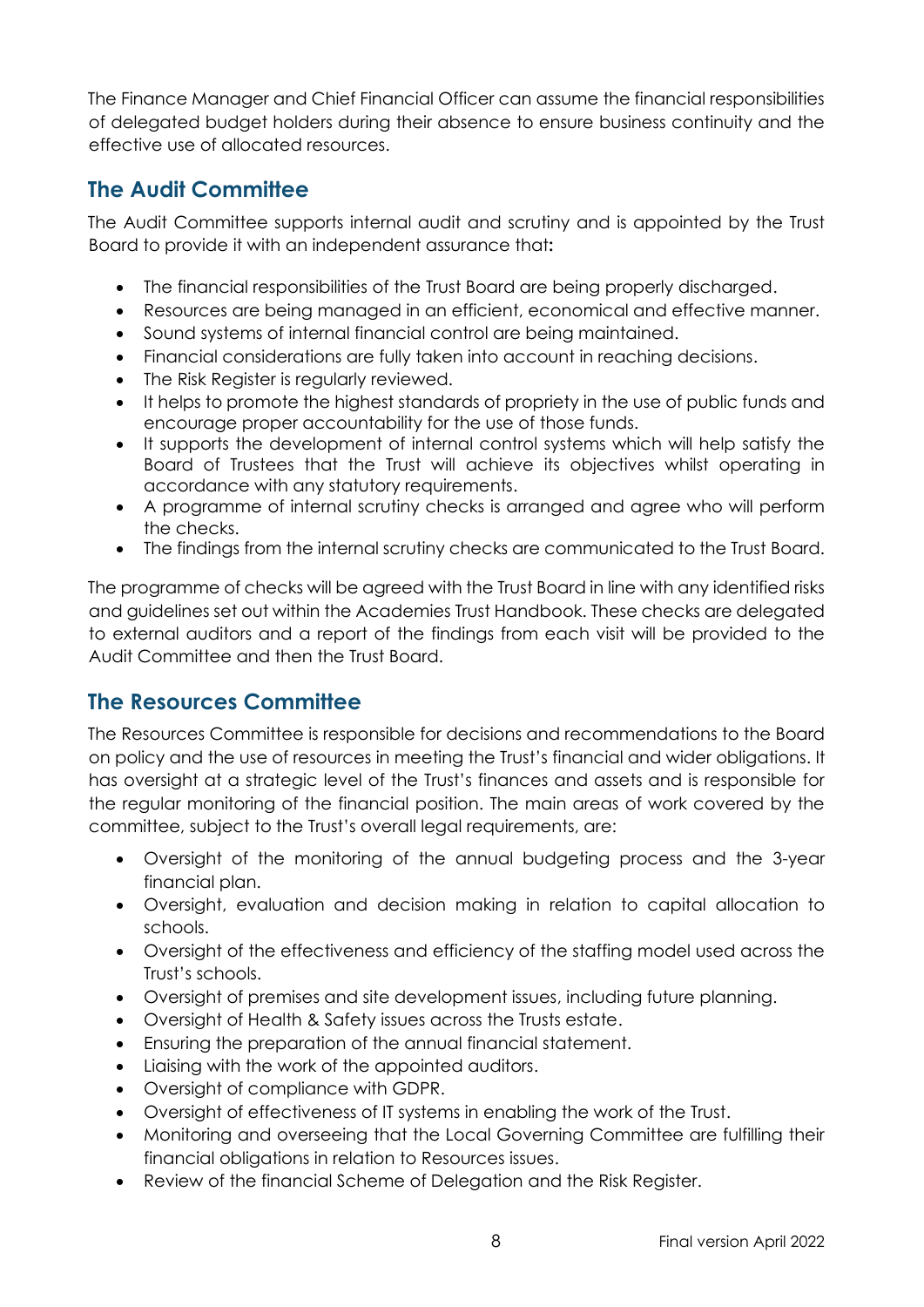- Requiarly reviewing appropriate policies.
- Consider strategic planning to ensure future viability.
- Consider place planning in the light of local developments.
- Attendance at, and operation of 'Resources Link' meetings for LGC governors.

#### <span id="page-8-0"></span>**Appointed Auditors**

The Trust will be required to submit annual audited Financial Statements to satisfy the requirements of the Secretary of State, company law and charity accounting. The appointed auditors are currently Bishop Fleming.

#### <span id="page-8-1"></span>**Other Staff**

Other members of staff, primarily the Finance Officers, Finance Assistants, Primary School Secretaries and Budget Holders, will have some specific financial responsibilities and these are detailed in the Financial Scheme of Delegation.

All Trustees, Governors, staff and volunteers are responsible for the security of Academy property, avoiding loss or damage, for ensuring economy and efficiency and avoiding waste and extravagance in the use of resources and for the conformity with the requirements of the Trust's financial procedures.

#### <span id="page-8-2"></span>**Register of Interests**

It is important for anyone involved in spending public money to demonstrate that they do not benefit personally from the decisions they make. To avoid any misunderstanding that might arise, all Members, Trustees, Governors and staff with significant financial or spending powers are required to declare any financial interest they have in companies or individuals from whom the academy may purchase goods or services. The register is open to public inspection.

The register should include all business interests such as Trusteeships, shareholding or other appointments of influence within a business or organisation which may have dealings with the Trust.

The disclosure should also include business interests of relatives where influence could be exerted over a Member, Trustee, Governor or a member of staff by that person. The Academies Financial Handbook defines a relative as a close member of the family, or a member of the same household. This includes, but is not limited to, a child, parent, spouse or civil partner. The Charity SORP also includes grandparents, grandchildren and siblings so these should also be disclosed.

The existence of a register of business interests does not detract from the duties of Members, Trustees, Governors and staff to declare interests whenever they are relevant to matters being discussed by the Trust Board, a Committee or other meeting. Where an interest has been declared, Members, Trustees, Governors and staff should not attend that part of any meeting.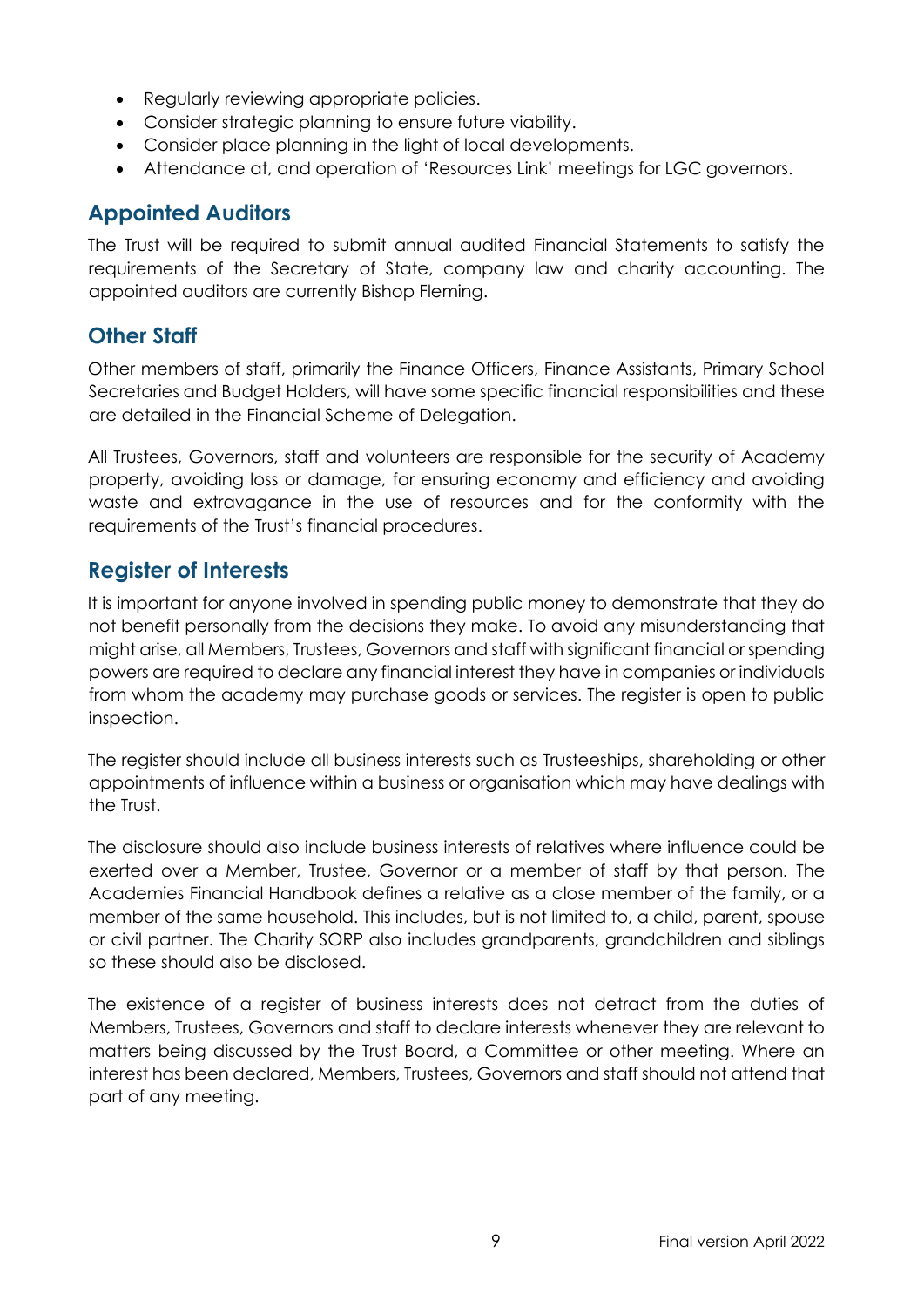# <span id="page-9-0"></span>**Financial Planning**

#### <span id="page-9-1"></span>**Three Year Budget Plan**

The budget is complementary to the Whole School Development Plan (for all academies within the Trust) in the short and long term and is crucial in the planning and preparation of the budget. The Finance Manager/Client Manager is responsible for working with the headteacher, Chief Financial Officer and others to prepare a three-year budget plan for consideration by the Local Governing Committee and the Trust Board. The budgets must be approved prior to their submission to the DfE by the appropriate deadlines. The Chief Financial Officer is responsible for establishing a timetable which allows sufficient time for the approval process and ensures the submission date is met.

The budget will reflect a best estimate of the resources available to the Trust for the forthcoming year and will detail how those resources are to be utilised. There will be a clear link between the Whole School Development Plans' objectives and the budgeted utilisation of resources.

The budgetary planning process will incorporate the following elements:

- Forecasts of the likely number of students to estimate the amount of DfE funding receivable.
- Review of other income sources available to assess likely level of receipts.
- Review of past performance against budgets to promote an understanding of the Trust's cost base.
- Identification of potential efficiency savings.
- Review of the Trust's main expenditure headings and any expected variations in cost, i.e. pay increases, inflation and other anticipated changes.

Once ratified, the budget should be communicated to all staff with responsibility for specific budgets so that everyone is aware of the overall budgetary constraints.

#### <span id="page-9-2"></span>**Budget Management, Monitoring and Review**

The Finance Manager/Client Manager will prepare monthly management accounts reports to show actual income and expenditure against budget. This will be on a summary level for the headteacher, Chief Financial Officer, Chief Executive Officer and Trust Board but more detailed monthly reports will be distributed to delegated budget holders.

The monitoring process should be effective and timely in highlighting variances in the actual against budget so that differences can be investigated and action taken where appropriate. Any potential overspend against budget must in the first instance be discussed with the Finance Manager/Client Manager.

The Chief Financial Officer and the Trust Board will continually monitor the quality of the financial information presented to ensure that what is provided remains appropriate, particularly in terms of the timing, level of details and narrative.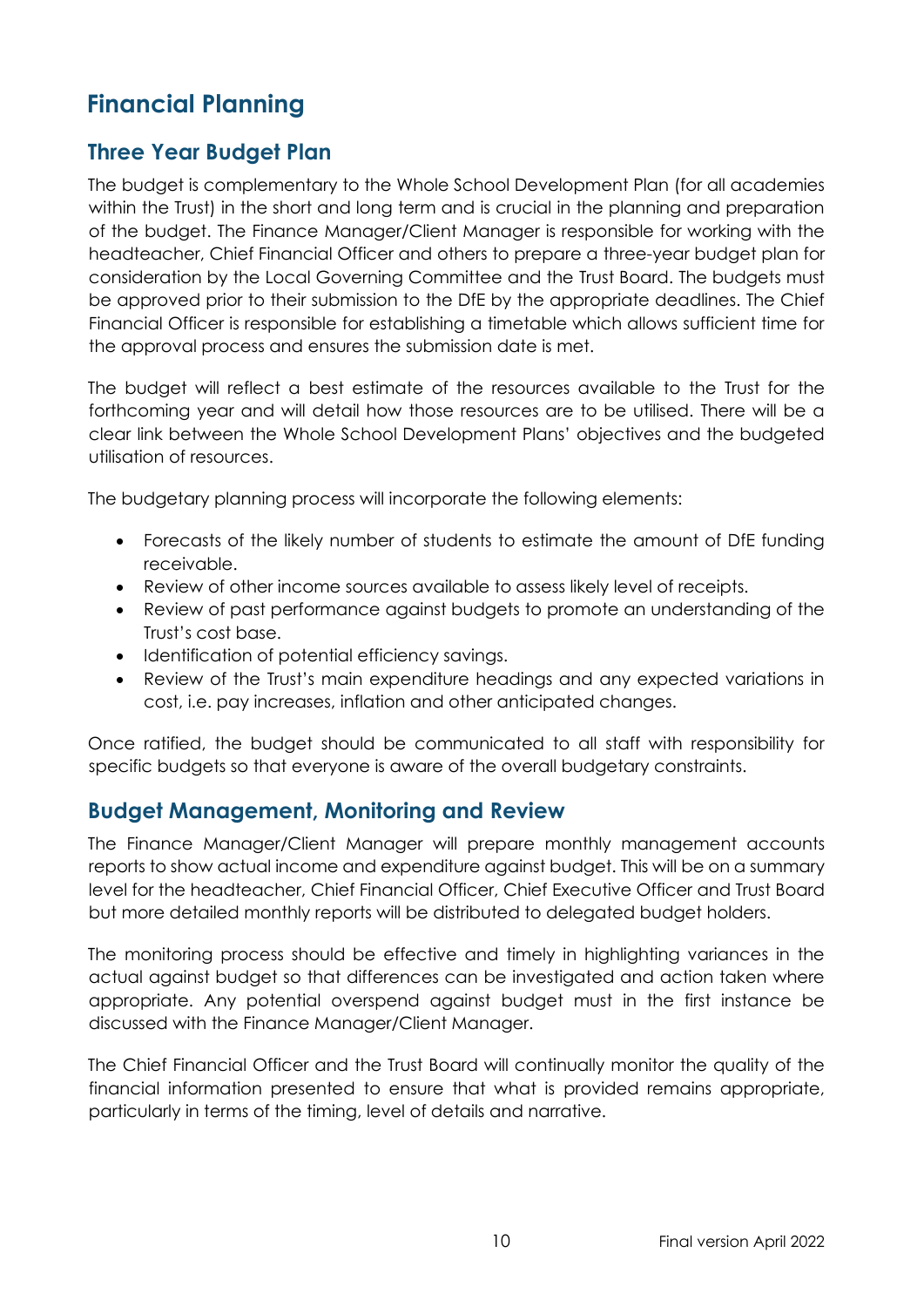## <span id="page-10-0"></span>**Capital Budget**

The Trust will receive capital funding from the SCA, (School Condition Allocation) fund. This will be distributed throughout the Trust based on priority of need. Each Academy will also receive a small allowance under Devolved Formula Capital. Major capital investments can be funded through reserves, DfE capital grants, SCA or charitable donations. In most cases, the funds will be specific to the project.

#### <span id="page-10-1"></span>**Income**

The main sources of income for the Trust are the funding from the ESFA, other outside agencies and the Local Authority. The receipt of these monies is monitored directly by the Finance Manager/Client Manager who is responsible for ensuring that all monies due to the Trust are collected and correctly accounted for within the finance system.

The Trust also obtains income from students, mainly for voluntary contributions towards educational trips and activities, and from the public, mainly for lettings.

To comply with money laundering regulations, the Trust will not accept any payment in cash over £5,000.

All arrangements for dealing with income should incorporate suitable controls designed to ensure its propriety i.e.:

- Adequate records are maintained to substantiate all income transactions.
- Receipts are issued for any cash income received.
- All income received at the academies is held securely and is banked promptly.
- All income transactions (cash, cheque and online payments) are recorded promptly and accurately in the Trust's PS Financials system.
- Invoices are raised in respect of all credit income and all such income is collected in accordance with approved instructions.

#### <span id="page-10-2"></span>**Trips/Activities**

All trips and activities, including school productions must be authorised by the headteacher and the objectives must be clearly stated in order to apply the Trust's Charging Policy. Educational curriculum trips/activities only require a voluntary contribution.

An organiser/leader must be appointed for each trip who must work with the Finance staff to prepare a costing breakdown for the trip to show the trip can cover its costs and not intend to make a profit. The trip organiser must advise the Finance staff of which students are participating in the trip in order that payment contributions may be recorded and collected in full.

The Finance staff will maintain an up to date record of each trip showing the amount paid and the amount outstanding. A report will be sent to the trip organiser on a regular basis and any outstanding contributions chased when necessary.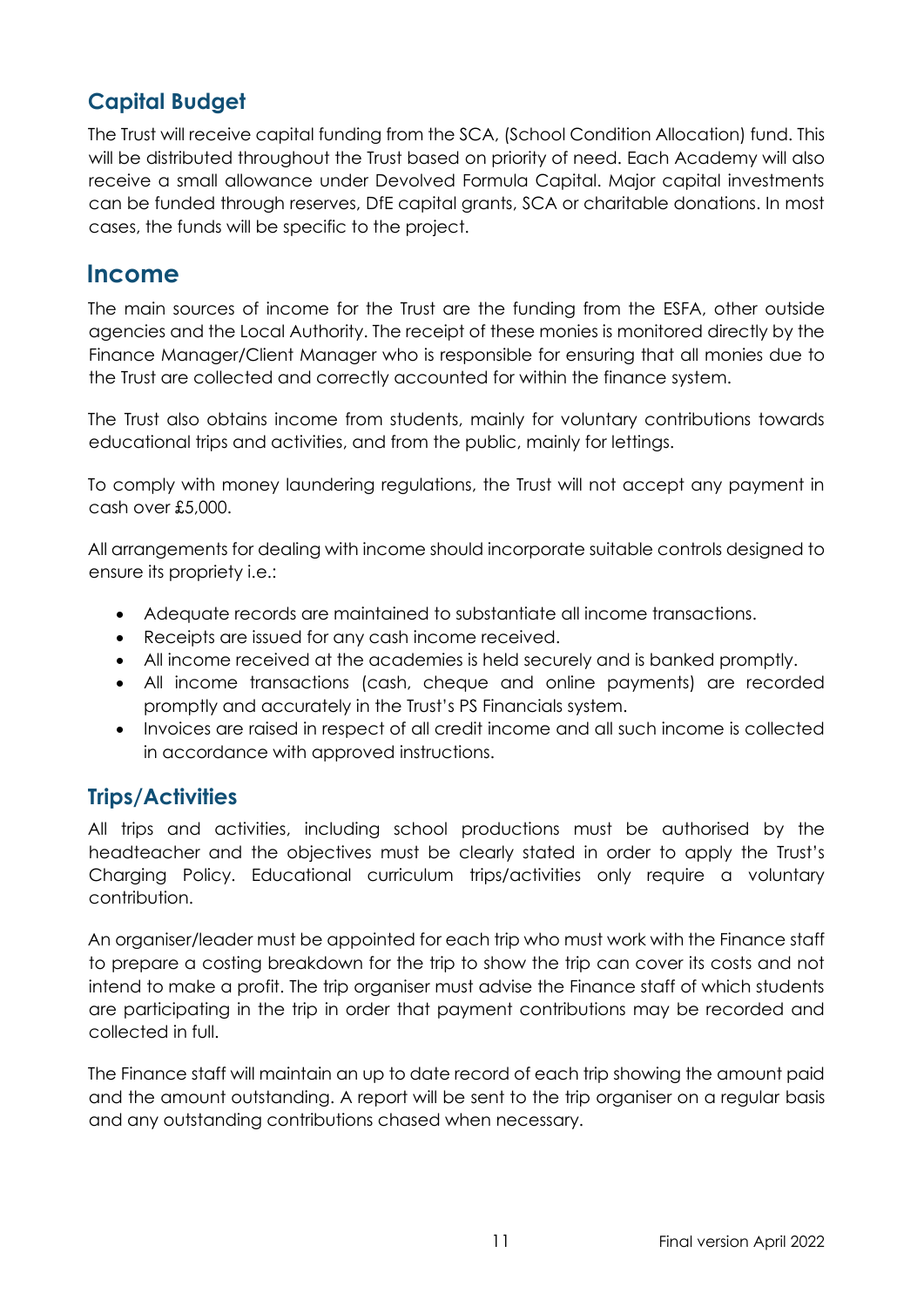## <span id="page-11-0"></span>**Lettings**

The policy for lettings and charging of premises is contained in a separate document. The policy will be reviewed annually and approved by the Local Governing Committee and Trust Board.

Lettings tariffs are regularly reviewed and must have due regard for Health and Safety legislation and the need to cover the full cost of the letting (e.g. energy, caretaking/cleaning and maintenance costs). Free and concessionary lettings should be approved by either Trust Board and/or the headteacher and documented as with all lettings.

The Site Manager, or other designated person are responsible for lettings of facilities and maintaining appropriate records for these bookings. Where necessary they will seek approval of the headteacher for new bookings.

They will also advise the Finance Staff of all lettings to ensure relevant invoices are raised to each organisation and recorded within the Trust's PS Financials system. All payments received are promptly recorded against these numbered invoices.

#### <span id="page-11-1"></span>**Custody**

Official, pre-numbered receipts should be issued for all cash and cheques received where no other formal documentation exists. All monies collected must be kept in the schools' safes prior to banking. Banking will take place on a regular basis or more frequently if the sums collected exceed the insurance limits on the safes.

Monies collected must be banked in their entirety in the appropriate bank account. The Trust's Finance teams are responsible for preparing reconciliations between the sums collected, the sums deposited at the bank and the sums to be posted to the finance system. The reconciliations must be prepared promptly after each banking.

#### <span id="page-11-2"></span>**Waivers and Discounts**

Waivers of income due or authorisation of discounts allowed require the same scrutiny, consideration and formal decision as any requirement to spend school money. Sometimes there are sound business reasons for not charging, e.g. to achieve wider policy objectives such as community cohesion, or for giving discounts, e.g. to secure some income rather than no income where our rates are simply unaffordable to the user. For discounts, the expected minimum recovery rate is the extra costs of providing the activity. Waivers and discounts can therefore only be approved by the headteacher or Finance Manager/Client Manager.

#### <span id="page-11-3"></span>**Gifts and Hospitality**

Ordinarily gifts from suppliers should be declined, unless they are of negligible value (e.g. branded stationery). However, any gifts or hospitality in excess of £10 should be reported to the Finance Manager/Client Manager in order to protect the individual receiving the gift. This is particularly important where the person receiving the gift is a Trustee, Governor or budget holder and has the ability to influence purchasing decisions or regularly receives reimbursement from the Trust for items other than travel expenses.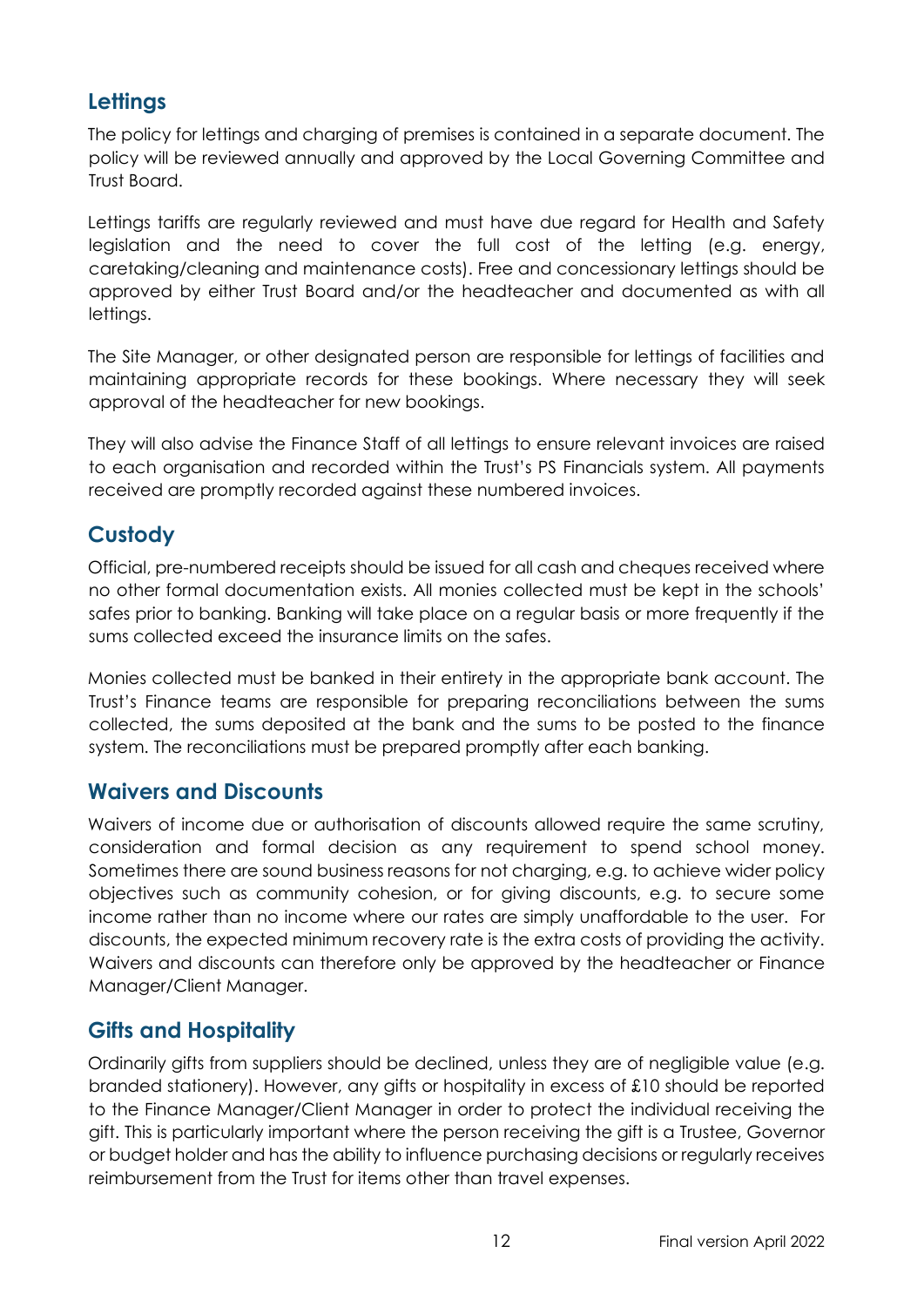On an annual basis, staff members are required to complete a register of gifts and hospitality form. This will detail any acceptance of gifts, hospitality, awards, prizes or any other benefit which might be seen to compromise their personal judgement or integrity.

Gifts may be given but only as a reward to students or staff but not exceeding £50.

# <span id="page-12-0"></span>**Cash Management**

#### <span id="page-12-1"></span>**Bank Accounts**

The opening of all bank accounts must be authorised by the Trust Board which must set out the arrangements covering the operation of the accounts. The account must be in the name of the Trust and/or school making the request.

The signatory limits are as follows: -

A – A Steinhardt, L Griffin, K Littledyke, A Lingard, K Ball, V Lovell, S Yalden, J Lumbard, C Pickles, S Green.

Up to and including  $£1,000 = 1$  A

Over £1,000 =  $2 A$ 

Inter account transfers = J Lumbard and 1A

Note – For payments over £20,000, the Chief Executive Officer will countersign the expenditure in addition to the normal signatories. When a BACS payment is then authorised, an email will be sent from the Chief Financial Officer to the Chief Executive Officer to alert them of the payment and to provide details.

#### <span id="page-12-2"></span>**Deposits**

Particulars of any deposit must be entered on a paying-in slip, counterfoil or listing in a supporting receipt book. The details will include:

- The amount of the deposit.
- Receipt number or the name of the debtor.
- Details of reason for payment.

#### <span id="page-12-3"></span>**Payments and withdrawals**

All BACS, cheques or other instruments authorising withdrawal from the Trust's bank accounts must bear the signatures as set out above.

Authorised signatories must not solely sign a cheque or authorise BACS relating to goods or services for which they have also authorised the expenditure.

#### <span id="page-12-4"></span>**SMART Credit Cards**

The Chief Financial Officer is responsible for the approval and financial limits set for each credit card within each academy and staff must follow the practice guidance below: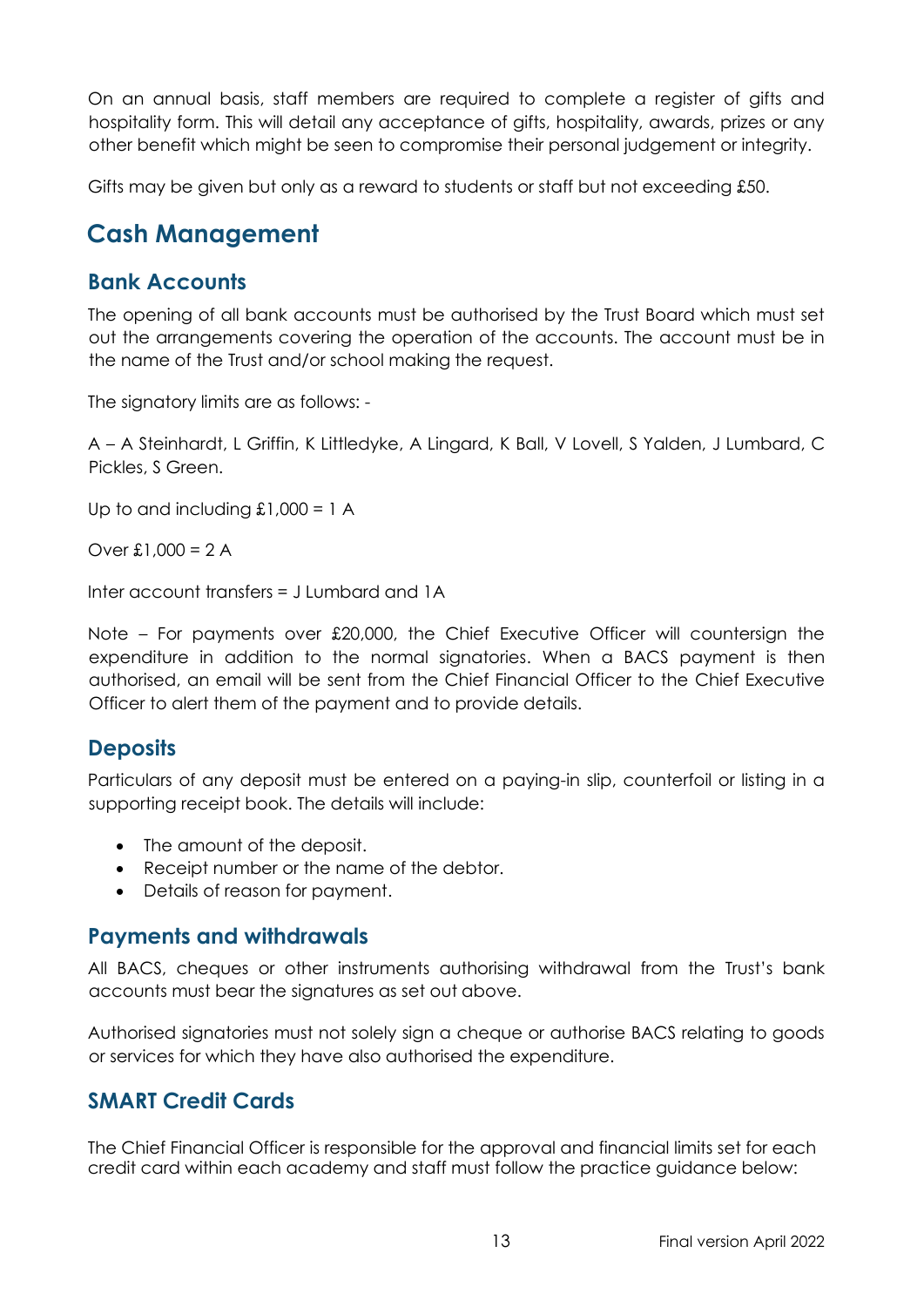- Cards are not to be used as the first option instead of full orders and invoicing etc. All corporate cards have a set limit and once this is reached the card is blocked for use.
- Cards should only be used if approval is obtained before use and within the approved budget, and maybe used to purchase goods and services on-line (i.e. internet or telephone) where best value principles apply. A credit card form should be completed by the budget holder, signed and passed to the Finance/ Client Manager for final authorisation before the purchase is made by a member of the Finance team.
- Official invoice paperwork including full supplier VAT registration information (often provided at the time goods are delivered or are issued as email confirmation when goods are ordered on-line) must be received.
- Budget holders in conjunction with the Finance/Client Manager must satisfy themselves about the reliability and trustworthiness of suppliers including matters like warranty and returns options in case goods are faulty or not as expected.

When not in use, the cards should be locked either in the school safe or a suitable locked box. Cards should not be removed from the school site unless in case of emergency, at which point the Finance/ Client Manager and the Chief Financial Officer should be consulted for authorisation.

#### <span id="page-13-0"></span>**Bank Reconciliations**

The Central Business Unit will ensure bank statements are received regularly and that reconciliations are performed at least on a monthly basis. Reconciliation procedures will ensure that:

- All bank accounts are reconciled to the PS Financials finance system.
- Reconciliations are prepared by a member of the Central Business Unit.
- All bank reconciliations are then signed off by the Chief Financial Officer.

## <span id="page-13-1"></span>**Petty Cash**

Petty Cash is administered by the Trust's Finance teams and is kept in a locked box in the school safe. Budget holders may authorise the use of petty cash for items of expenditure of up to £100. Payments of petty cash will not be made without receipts and signed authorisation by the budget holder. VAT receipts must be obtained for purchases where appropriate. The Trust's Finance teams are responsible for entering all transactions into the petty cash records which will be reconciled on at least a termly basis then reviewed by the Finance Manager/Client Manager.

#### <span id="page-13-2"></span>**Cash and Cheques in Stowage**

The maximum holdings in the safes at all schools are £3,000 cash and £40,000 cheques. Up to £1,000 may be held in a lockable container within an Academy office.

#### <span id="page-13-3"></span>**Cash and Cheques in Transit**

Appropriate safeguarding of individuals and cash/cheques must be taken when monies are in transit. The maximum cash to be carried outside the academies is £3,000 and £40,000 for cheques.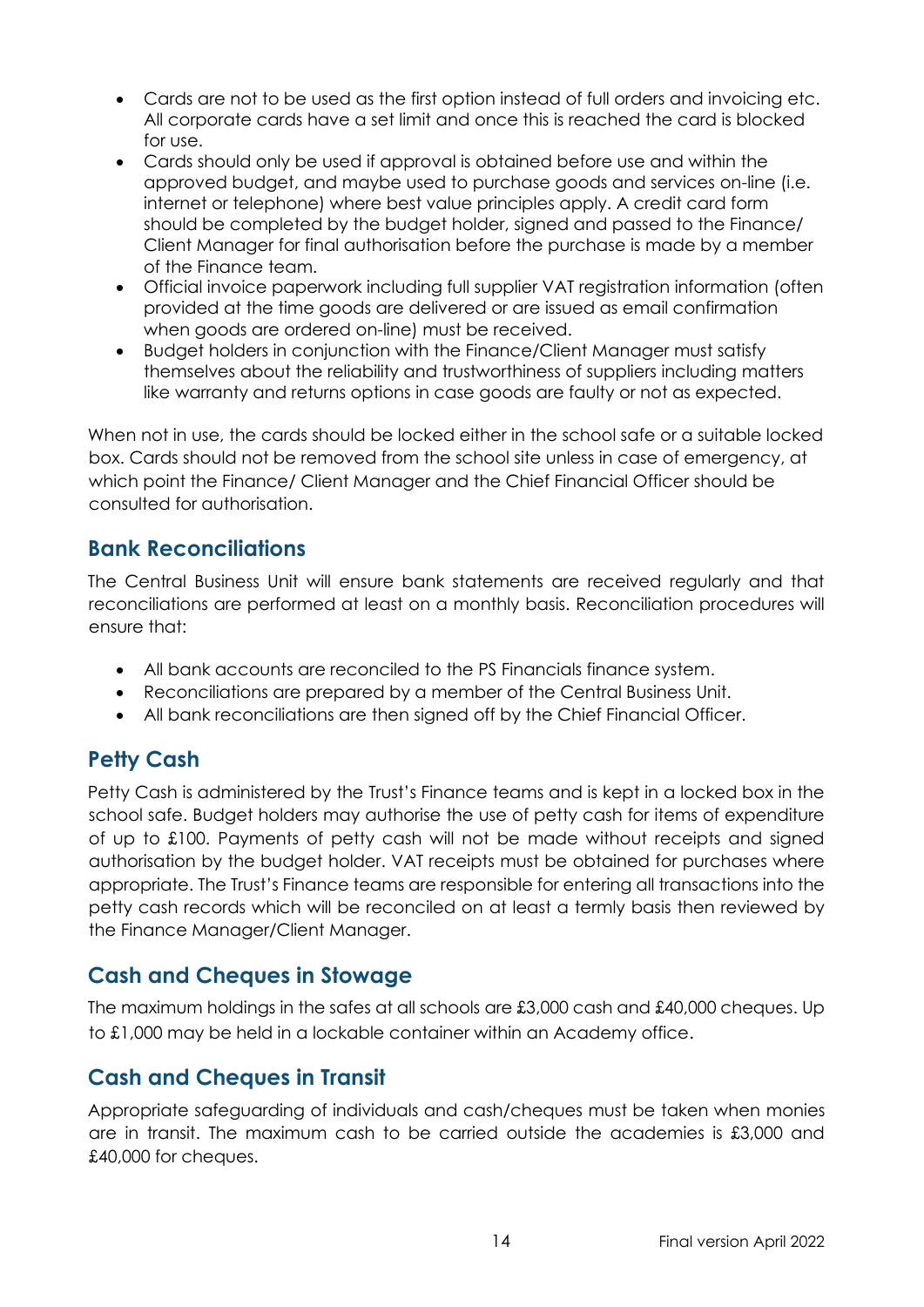# <span id="page-14-0"></span>**Accounting System**

All the financial transactions of the Trust must be recorded on its PS Financials accounting system. PS Financials is operated by the Finance team and includes the following key elements:

- Income.
- Purchasing.
- Payroll.
- Bank accounts.

Detailed information on the specific operation of PS Financials can be found in the user manuals held by the Central Business Unit.

## <span id="page-14-1"></span>**Administration**

There will be a clear audit trail for all financial transactions from the original documentation to accounting records. Financial records will be stored for seven years in accordance with the Companies Act. Only authorised staff will be permitted access to the accounting records, which should be securely retained when not in use.

Authorisation and supervisory controls will ensure transactions are properly recorded or that errors are identified. All records will be protected against unauthorised modifications, destruction, disclosure or loss whether by accident or intention.

#### <span id="page-14-2"></span>**Access Rights**

The Chief Financial Officer is responsible for setting access levels for all members of staff using the PS Financials system. These are defined for each user with a unique ID and password.

#### <span id="page-14-3"></span>**Back-up Procedures**

The finance system is a cloud based system and will be protected by robust back up procedures.

# <span id="page-14-4"></span>**VAT**

The Trust is not currently registered for VAT. VAT reclaims can be made under simplified arrangements with HMRC on a VAT 126 form. For cashflow purposes the Trust reclaims VAT on a monthly basis.

# <span id="page-14-5"></span>**Purchasing and Payments**

The Trust will achieve best value for money for all purchases. As the majority of its purchases will be paid for with public monies it needs to maintain the integrity of the monies by following the general principles of:

- **Probity**: it must be demonstrable that there is no corruption or private gain involved in the contractual relationships of the Trust.
- **Accountability**: The Trust is publicly accountable for its expenditure and the conduct of its affairs.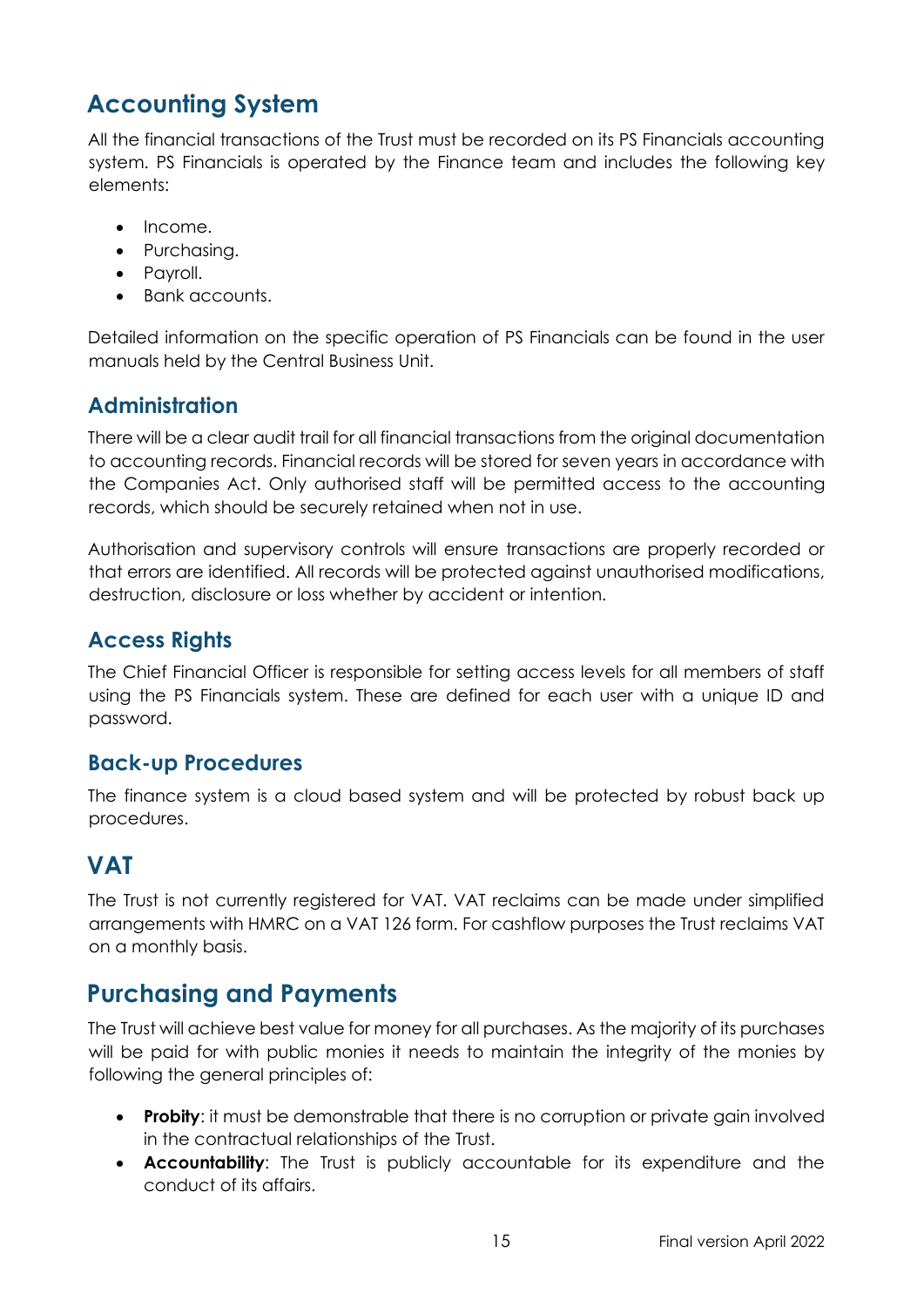• **Fairness:** that all those engaged by the Trust are dealt with on a fair and equitable basis.

The Chief Financial Officer will ensure that there is a clear separation of duties within the Finance team.

## <span id="page-15-0"></span>**Orders for Goods and Services**

Any company with which the Trust wishes to place orders must first complete a supplier information form to provide the Trust with all relevant information including payment details which will then be used to set up that supplier on the finance system. Official purchase orders will be raised using the Trust's finance system following authorisation by a relevant budget holder and before the order is placed with the company.

To ensure efficiency of working practices for the Finance Team a purchase order number will not be required for items that have been procured through a larger tender process. This includes insurance, electricity, gas, cleaning, and catering services and photocopying services.

#### <span id="page-15-1"></span>**Procurement Arrangements**

All orders are subject to the rules concerning quotes and tenders listed below: -

**Orders below £1,000** – consideration should be given to alternative suppliers and evidence attached to purchase orders.

**Orders of £1,000 but less than £5,000** – At least two written/verbal quotations should be obtained for all orders to identify best value. Any written details of quotations should be attached to the purchase order for audit purposes.

**Orders of £5,000 but less than £10,000** - At least three written/verbal quotations should be obtained for all orders to identify best value. Any written details of quotations should be attached to the purchase order for audit purposes.

**Orders of £10,000 but less than £50,000** – A minimum of three formal quotations to be obtained in writing based on a written specification. All evidence of the quotations should be attached to the purchase order.

On occasions when it is not possible to obtain the number of quotations as detailed above, the process to follow is shown in appendix B.

**Orders over £50,000 but less than FTS (Find a Tender Service) Threshold** – (FTS Threshold as at 1st January 2021:  $\pounds181,302$  supplies and services;  $\pounds4,551,413$  works)

Goods/services ordered with a value over £50,000, or for a series of contracts which exceed £50,000, must be subject to formal tendering procedures as detailed below. All paperwork relating to the tender must be retained by the Finance Manager/Client Manager.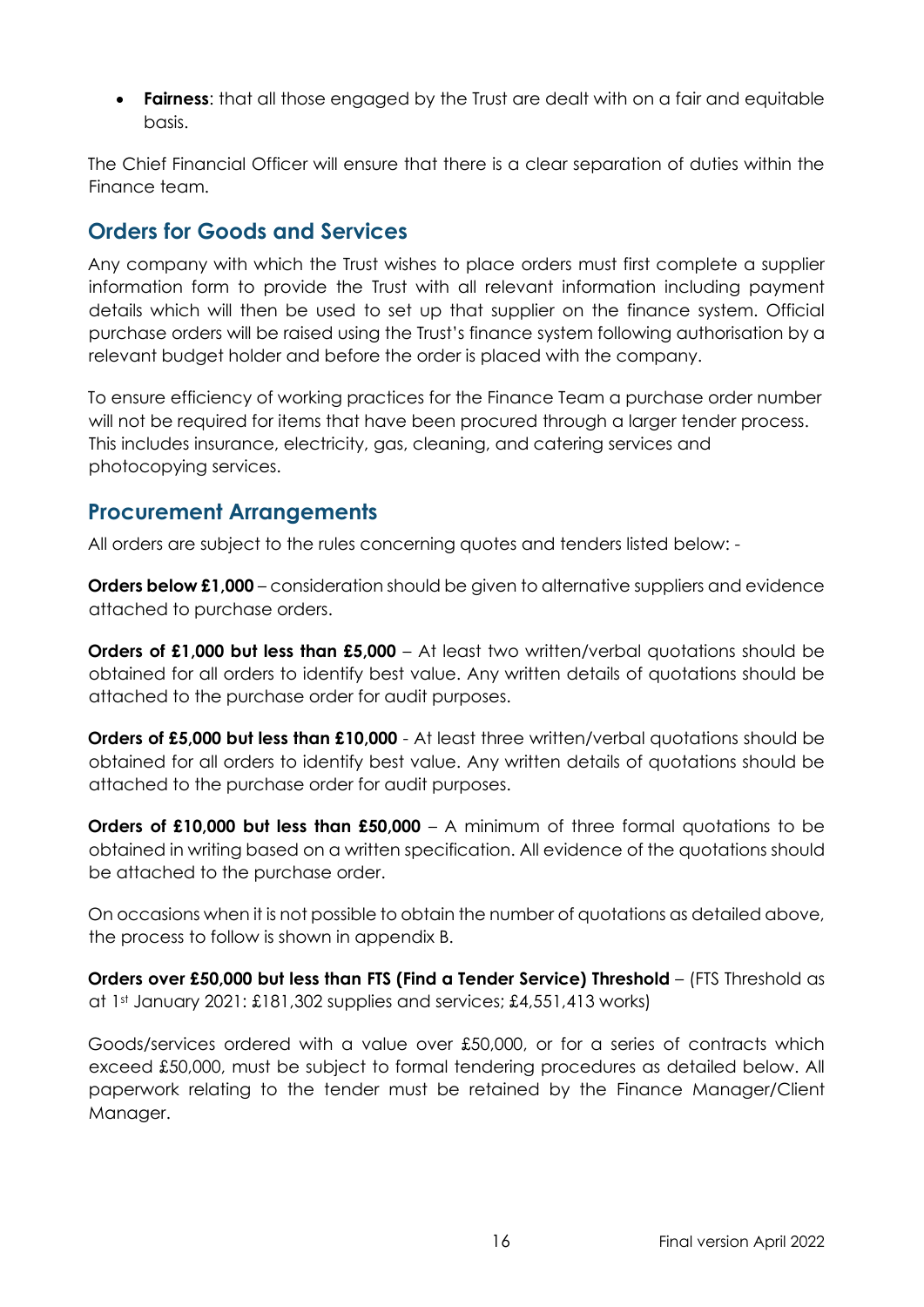**Orders over FTS (Find a Tender Service) Threshold** – Purchases over the FTS Thresholds should under PPN (Procurement Policy Note)08/20 use the FTS for the advertising and the Award of Contracts.

Exceptions to the rules above are acceptable where instances arise where obtaining alternative quotes maybe impractical, for example;

- The purchase is for a bespoke item or there is no alternative supplier
- In cases of reasonable continuity, such as solicitors or therapy providers
- For school trips where the same company and destination is used as a preferred supplier and most costs are covered by the parents

#### <span id="page-16-0"></span>**Forms of Tenders and Formal Tender Process**

There are three forms of formal tender procedure: open, restricted and negotiated and the circumstances in which each procedure should be used are described in Appendix A.

#### <span id="page-16-1"></span>**Payments**

Invoices will be paid when the budget holder has shown approval that goods/services have been received and are of the quality expected. Any discrepancies must be notified to the Finance staff for appropriate action to be taken. Invoices sent electronically by email are acceptable.

Wherever possible payments will be made by BACS, but cheques may be issued if this is not an option.

The Finance staff will ensure that the required number of signatures are obtained to authorise a BACS payment and are on any cheques issued. All cheque stationery should be recorded and stored in a locked cupboard.

All cheques and cash are to be stored in the safes and are not to be accessible to any bank signatory. Similarly, electronic payment input screens, such as BACS, should not be accessible to authorised bank signatories.

#### <span id="page-16-2"></span>**Payments to Self Employed Individuals**

Payments can be made to individuals who are genuinely self-employed on production of an invoice. An enquiry must be carried out on the individual on the HMRC Employment Status Indicator Tool and a reference number obtained.

#### <span id="page-16-3"></span>**Leases**

The Trust may enter into operating lease agreements where these provide an affordable option over outright purchase. Finance leases are not permitted without express permission of the Secretary of State.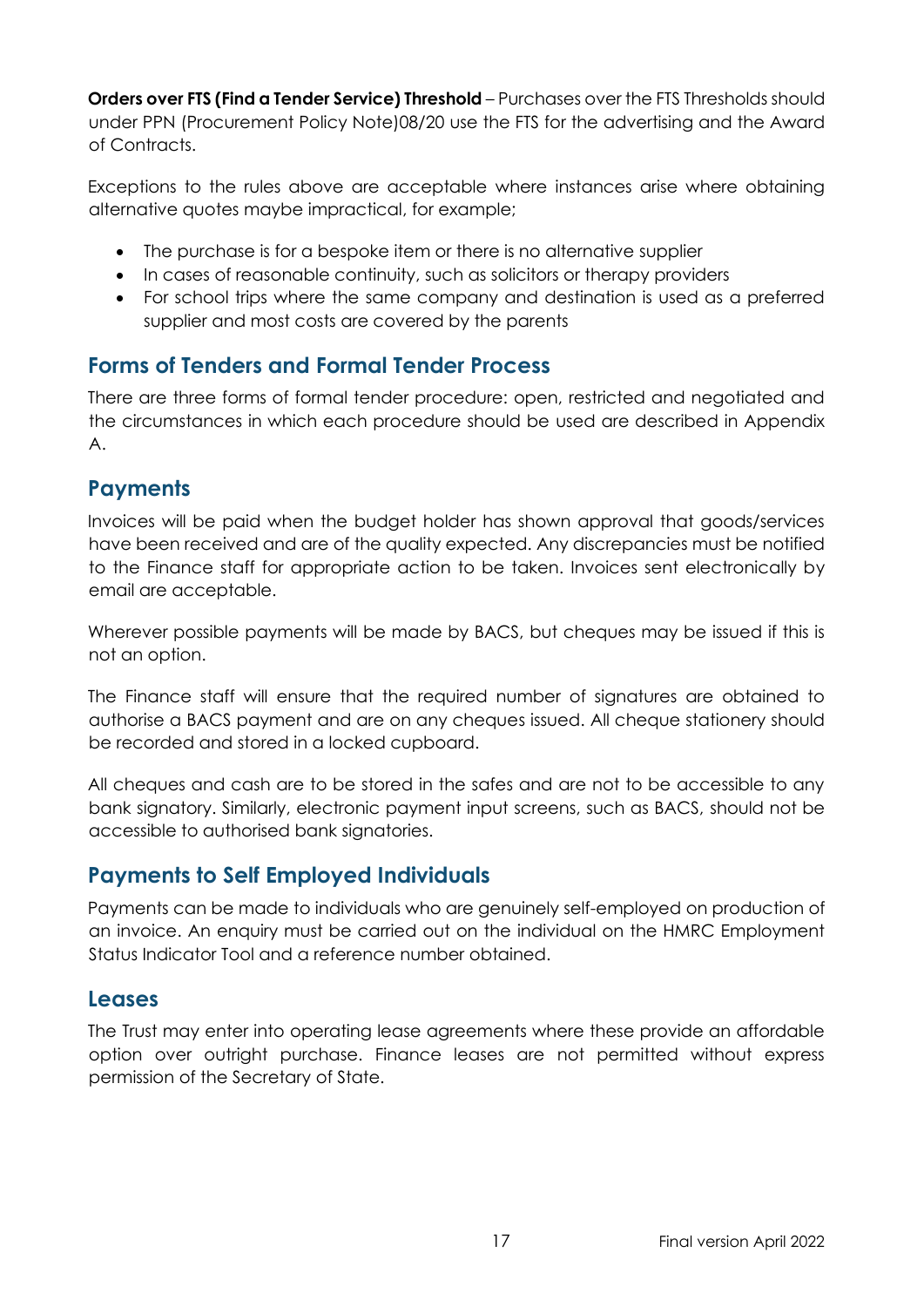# <span id="page-17-0"></span>**Payroll and Personnel Records**

#### <span id="page-17-1"></span>**Staff appointments and changes**

The Trust Board will have approved a personnel establishment for each Academy within the Trust. The headteacher has the authority to appoint staff within the authorised establishment and to make changes within the authorised establishment, such as regarding responsibility allowances and deletions. If the change is outside of the overall agreed establishment then the headteacher must complete a SMART Personnel request form and await authorisation from the Chief Financial Officer or Chief Executive Officer. The exception would be the appointment of Deputy heads and members of the Senior Leadership Teams which would require consultation with the Chief Executive Officer and the Trust Board. The headteacher and HR Officers will maintain personnel files for all members of staff, including contracts of employment.

All personnel changes must be notified, in writing, to the Chief Financial Officer to enable budget monitoring of the salaries budget.

#### <span id="page-17-2"></span>**Payroll Administration**

Payroll is outsourced to Cornwall Council Payroll Services.

All payroll transactions relating to Trust staff, permanent or casual, will be processed through the payroll system. Payments for employment will not be made to staff through any other mechanism, other than emergency payments by BACS where payroll timings would impact adversely on the employee. In such cases the amount to be paid will be agreed with the payroll team and recovered the following month through the payroll process.

All personnel files are stored in a lockable cabinet. Only the headteachers, the HR Officers and Operations Managers may have full access to staff files but individuals can request to see their own files in line with data protection policies.

The HR Officers and the relevant designated staff are responsible for keeping the staff files and personnel database up to date via SIMS.

#### <span id="page-17-3"></span>**Payments and Monitoring of the Payroll**

Each section head must complete the relevant paperwork, when necessary, for all staff in the section in the case of sickness and other absences during the month along with any overtime payments and any new appointments or terminations. The paperwork must be authorised by the nominated budget holder. Authorised paperwork should be sent to the HR Officers or Finance Staff who then input the data on to the payroll spreadsheets for submission to the payroll provider in accordance with their monthly timetable.

After the payroll has been processed by the payroll provider reports are sent to the SMART HR Officer who reviews all records against those submitted by the HR Officers or Finance Staff. If correct, the records will be authorised by the Chief Financial Officer to allow the payroll provider to release the payments to staff.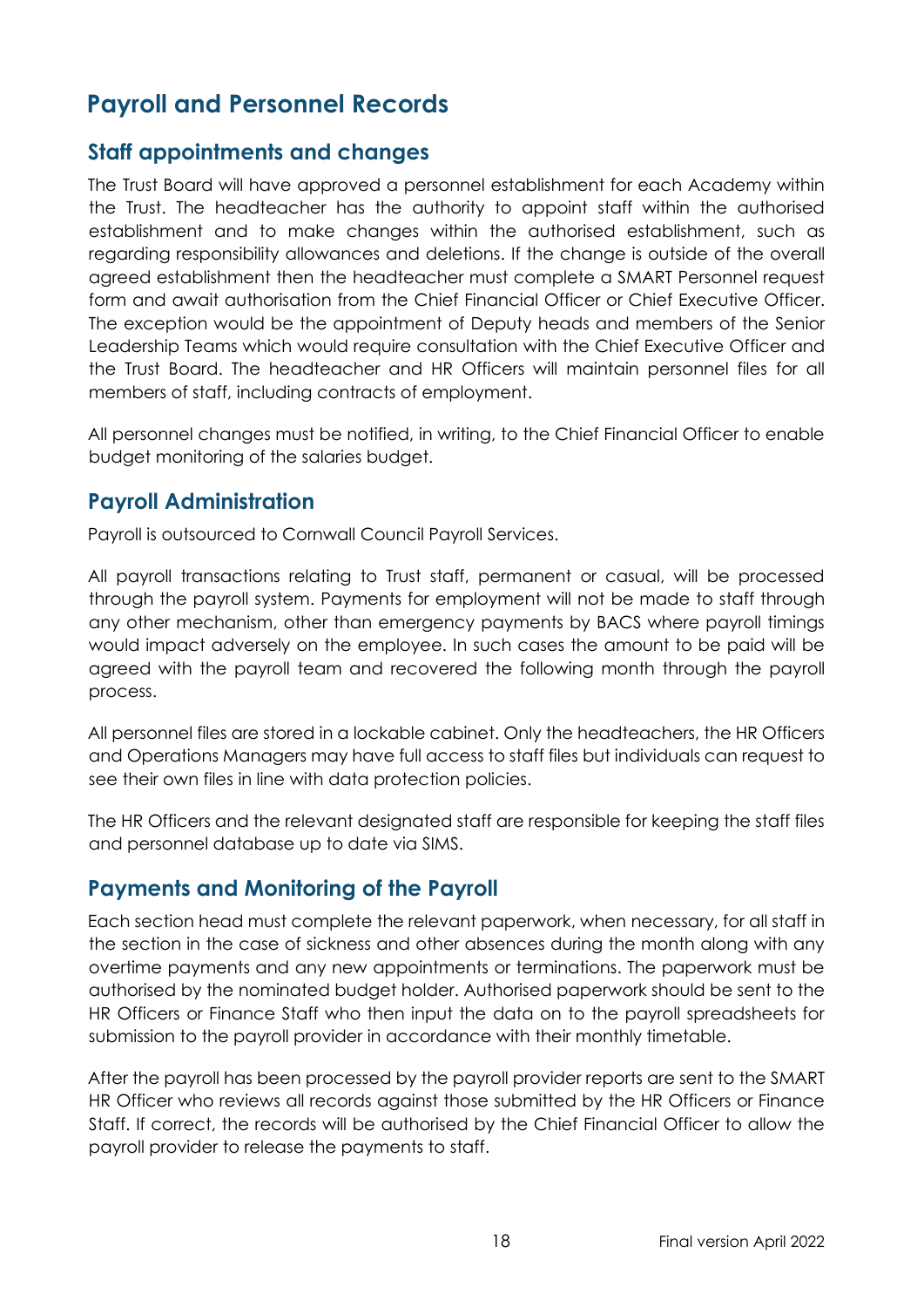Monthly salary payments are made by BACS. The payroll provider calculates the deductions due from payroll to comply with current legislation. The major deductions are for tax, national insurance contributions and pensions. The amounts payable are summarised on a letter of authority which are checked against the monthly reports from the payroll provider and authorised for payment by the Chief Financial Officer by the due date.

After the payroll has been processed the nominal ledger within the accounting system will be updated. Postings will be made both to the salary control accounts and to individual cost centres. The Chief Financial Officer will review the salary control accounts each month to ensure the correct amount has been posted, individual cost centres have been correctly updated and to identify any amounts left in the control accounts.

On a half termly basis the Chief Financial Officer and the HR Officers or Finance Staff will check each member of staff to ensure that the gross pay per the payroll system agrees to the contract of employment held on SIMS.

# <span id="page-18-0"></span>**Relocation and Interview Expenses**

Relocation expenses to new members of staff are not paid.

Interview expenses are paid at the discretion of the interview panel and will only be settled on the production of valid receipts and invoices. Travel expenses, if approved, will be calculated using the Trust's usual mileage rate of 40p per mile.

# <span id="page-18-1"></span>**Travel and Subsistence Expenses**

Travel and Subsistence expenses are certified by the member of the academies Senior Leadership Teams (or Line Manager) permitting the travel and then authorised for payment by the Finance Manager/Client Manager. The Chief Executive Officer's travel claims are authorised for payment by the Chief Financial Officer.

#### <span id="page-18-2"></span>**Mileage allowances**

In accordance with HM Revenue and Customs regulations all claims must be supported by a fuel receipt purchased during the month for which the mileage claim relates.

Normal home to work mileage must be excluded from any claim for travel where the start and/ or finish is the claimant's home.

Trustees and Governors are able to claim travel expenses. These should be authorised by the Chair of the Trust Board or Chair of the Local Governing Committee, if the claimant is the Chair of the Trust Board then the claim should be authorised by the Chief Financial Officer

HM Revenue and Customs regulations detail a mileage rate for tax at 45p per mile. However, in order to encourage our stakeholders to think 'greener' and lift share where possible, Trustees, Governors and staff will be paid for expenses directly from the Trust at a rate of 40p per mile with an additional 5p per mile if also carrying a passenger.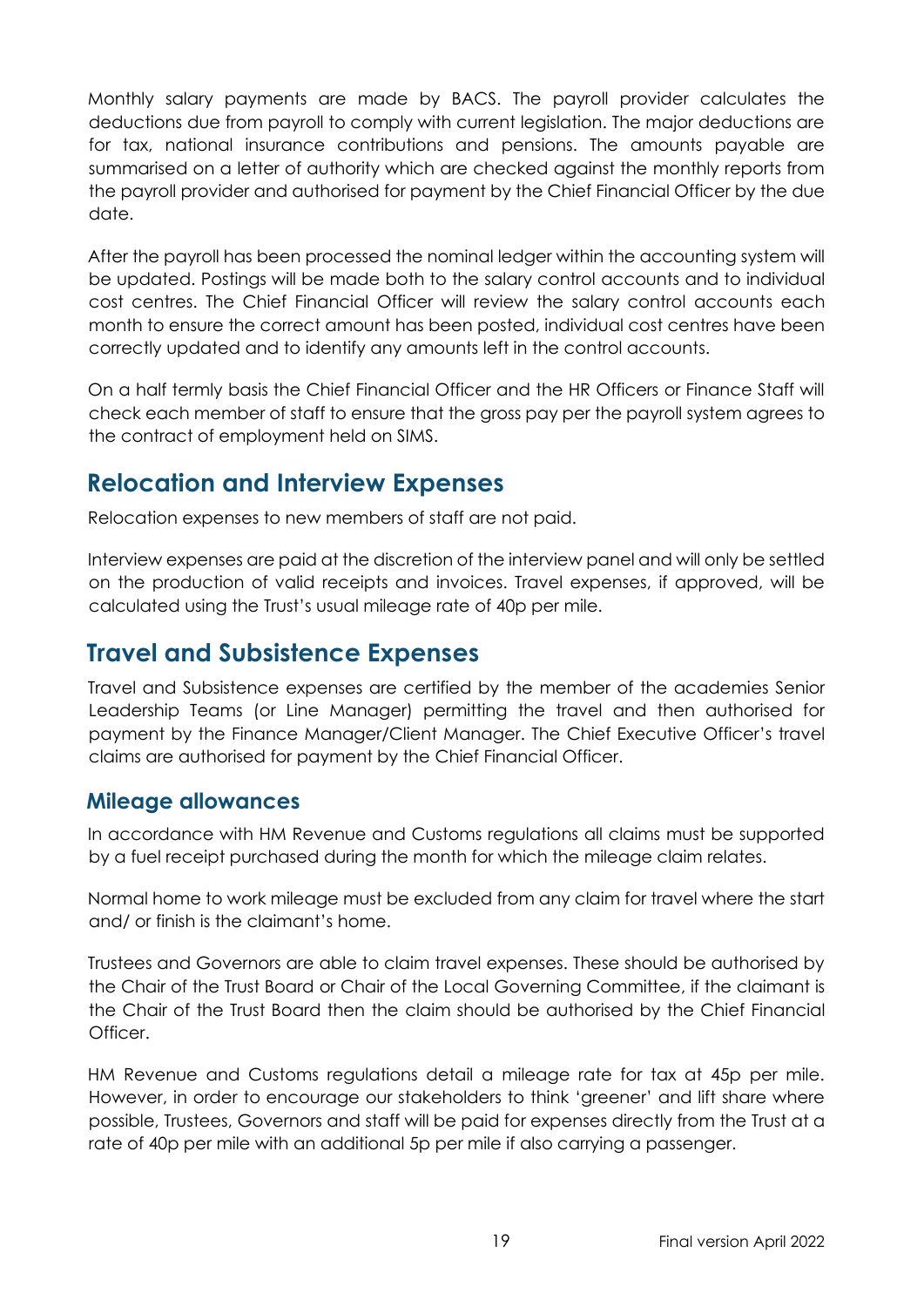#### <span id="page-19-0"></span>**Subsistence payments**

Employees may claim reimbursement of reasonable additional expenditure actually incurred whilst they are away from their normal place of work and unable to follow their usual arrangements.

Such claims will normally be paid only in circumstances where employees are required to travel out of Cornwall and incur an overnight stay. Exceptionally, where it is agreed that the out of Cornwall journey will be made in a single day and this involves the working day starting before 8am and finishing after 8pm, claims for reasonable reimbursement for lunch and an evening meal are permitted.

If your time away from home:

- is between five and 10 hours in length the rate is £6.00 per person
- is over 10 hours in length the rate is  $\pounds10.00$  per person and covers two meal times
- starts before 07.00 hours and finishes after 19.00 hours the rate is £18.00 and covers breakfast, lunch and dinner

Reimbursement of all claims will only be paid on submission of a receipt for the expenditure incurred.

In exceptional circumstances, and where authorisation is given to an individual employee by their manager, reasonable additional expenditure supported by a receipt may be payable

## <span id="page-19-1"></span>**Debt Recovery Procedures**

Debt recovery becomes necessary when the customer fails to pay to the agreed terms set out in the original contract.

The Finance Team will pursue outstanding debts as follows:

- If payment has not been received 30 days after invoice a first remainder will be sent requesting payment.
- If payment is not forthcoming after a further 30 days, a second reminder will be sent with a notification of further action to recover the debt if payment is not received within 7 days.
- If payment is still not forthcoming, a third reminder will be sent with a notification of legal action through the Claims Court if payment is not received within 7 days.
- If payment is still not forthcoming the matter is reported to the Resources Committee to seek approval for proceeding with legal action through the Claims Court.
- OR the current aged debtors report together with details of any debts outstanding and requests for debts to be written off will be provided to the Resources **Committee**

#### <span id="page-19-2"></span>**Debt Recovery Code of Practice**

- The Trust does not use oppressive and intrusive collection methods.
- The Trust does not act in a manner intended to embarrass the debtor.
- The Trust is circumspect and discreet when attempting to contact the debtor, whether by telephone, letter, or by personal visit.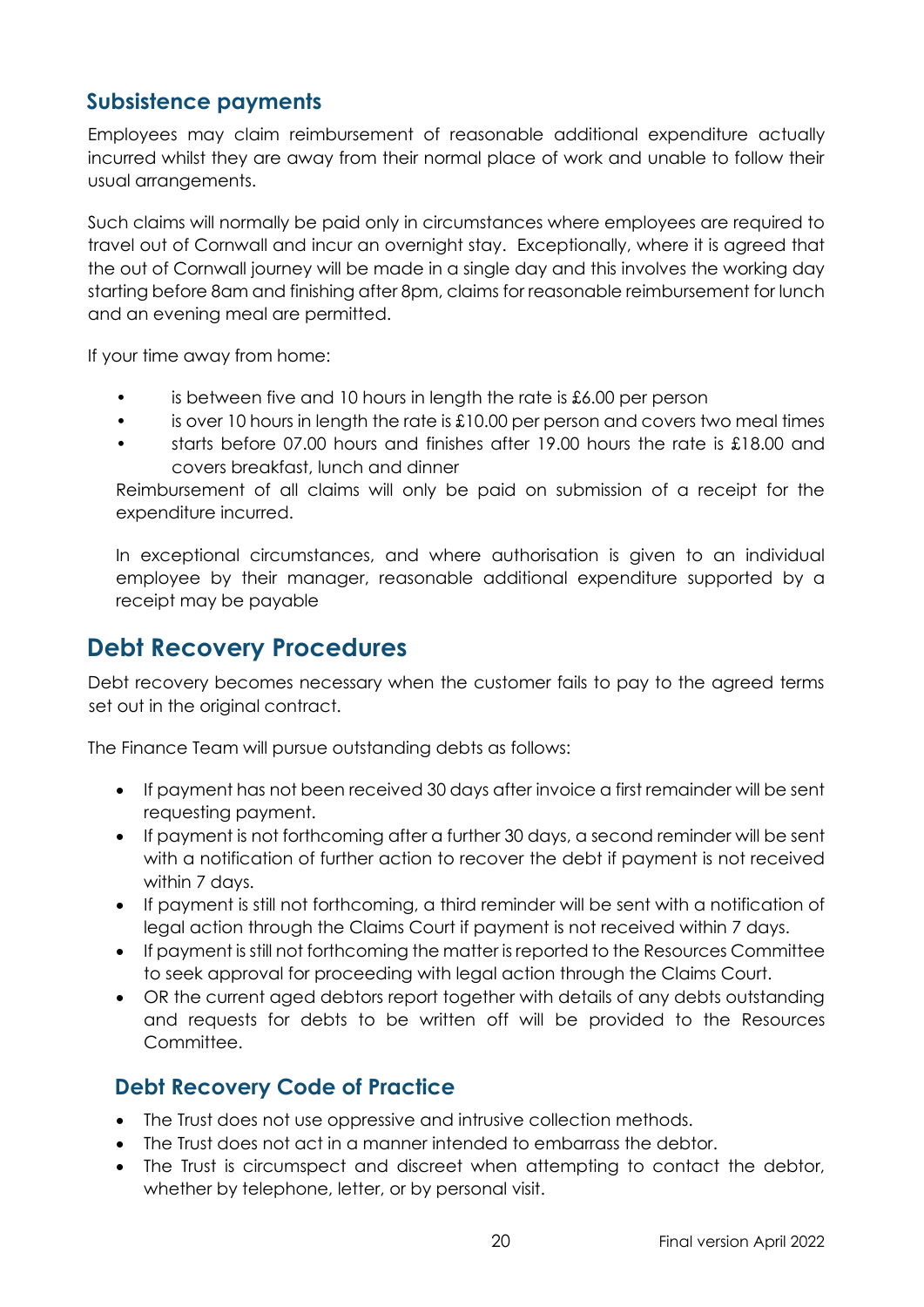- The Trust ensures that all attempted contact with the debtors is made at reasonable times and at reasonable intervals.
- Unless instructed otherwise by the debtor, the Trust does not discuss with or disclose to neighbours, relatives or employers a consumer's indebtedness.
- The Trust does not use improper means to obtain the telephone number or the address of the debtor.
- The Trust does not pressure debtors to sell property or raise funds by further borrowing.
- The Trust does not falsely imply that criminal proceedings will be brought nor that civil action has been instituted in default of payment.

# <span id="page-20-0"></span>**Schools' Private Fund**

The Schools' Private Fund is a Trust resource that is not part of the Trust's delegated budget from the ESFA. The funds act as a holding account for voluntary contributions for trips and charity items. The funds are appropriately safeguarded and controlled by the same policies and procedures as the rest of the Trust's income and expenditure. The funds have separate bank accounts.

# <span id="page-20-1"></span>**Fixed Assets**

All items purchased with a value over £1,000, the Trust's capitalisation limit, must be entered in the accounting asset register and recorded on to either the School Asset Manager system or an alternative that is in place.

The asset register should include the following information:

- Asset description.
- Asset number.
- Serial number.
- Date of acquisition.
- Asset cost.
- Expected useful economic life.
- Depreciation.
- Current book value.

The asset register helps:

- Ensure that staff take responsibility for the safe custody of assets.
- Enable independent checks on the safe custody of assets, as a deterrent against theft or misuse.
- Manage the effective utilisation of assets and to pan for their replacement.
- External auditors draw conclusions on the annual accounts and the Trust's financial system.
- Support insurance claims in the event of fire, theft, vandalism or other disasters.

#### <span id="page-20-2"></span>**Asset Security**

Stores and equipment must be secured by means of physical and other security devices.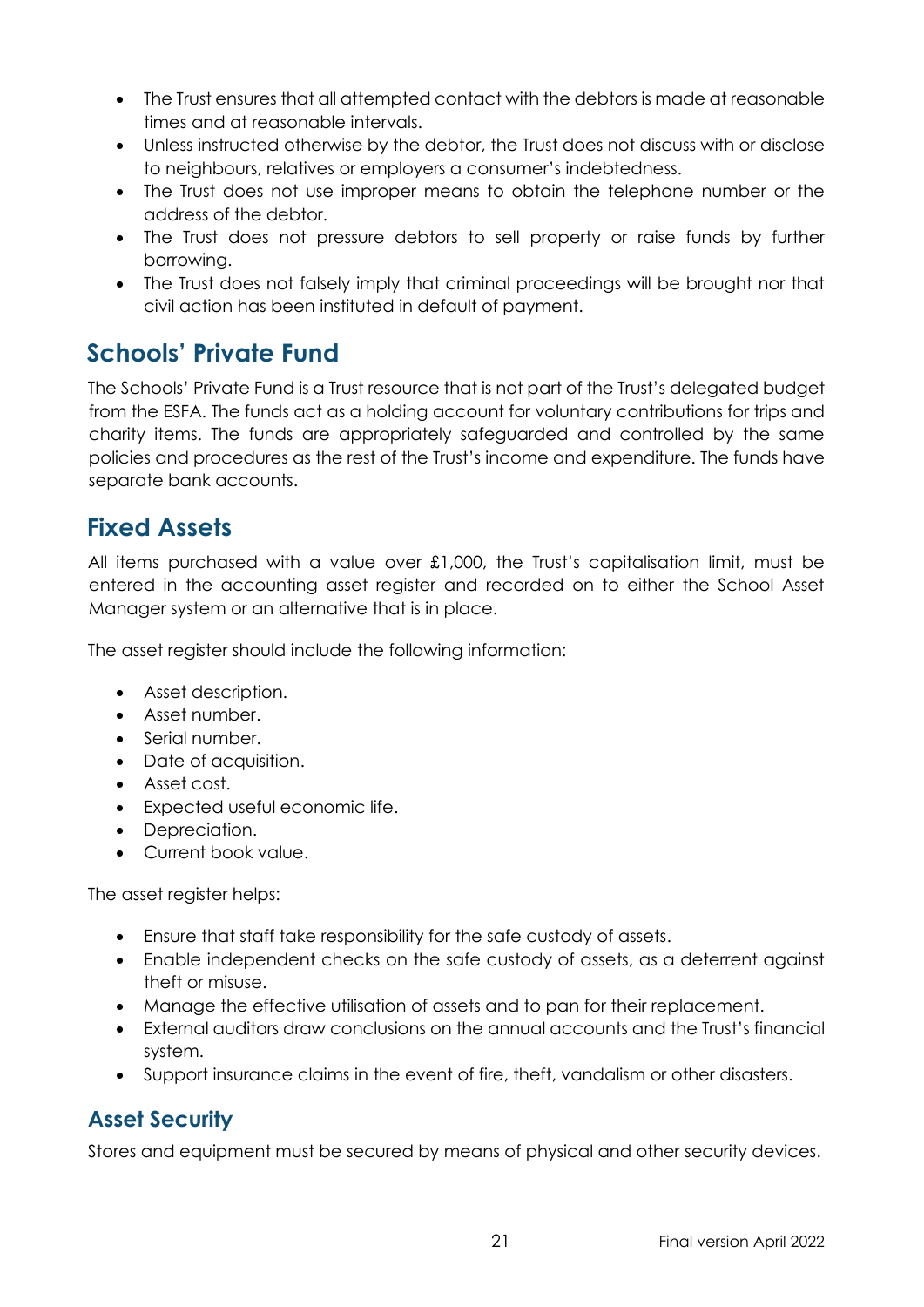All items in the register should be permanently and visibly marked as the Trust's property and there will be a regular spot check. Any discrepancies arising as a result of the check will be investigated promptly and, where significant, be reported to the Trust Board by the Chief Financial Officer. Inventories of Trust property will be kept up to date and reviewed regularly.

## <span id="page-21-0"></span>**Asset Disposal**

Items which are to be disposed of by sale or destruction must be authorised for disposal by either the Chief Financial Officer, the Operations Manager and/or the Finance Manager. The Trust must seek approval of the DfE in writing if it proposes to dispose of an asset for which a capital grant in excess of £20,000 was paid. The Trust is expected to reinvest the proceeds from all asset sales for which capital grant was paid in to other Trust assets. If the sale proceeds are not reinvested, then the Trust must repay to the DfE a proportion of the sale proceeds.

#### <span id="page-21-1"></span>**Loan of Assets**

Items of Trust property must not be removed from Academy premises without the authority of the appropriate Line Manager and the Operations Manager and/or the Finance Manager. A record of the loan must be recorded on the School Asset Manager System or an alternative that is in place and booked back in on its return. The person borrowing the asset will be responsible for returning it to the Academy in the same condition and must ensure that they have sufficient insurance cover to address any damage or loss of the asset.

#### <span id="page-21-2"></span>**Depreciation**

The Trust will depreciate fixed assets in line with recognised accounting standards, Academy best practice and DfE guidelines. Depreciation rules and revisions will be approved by the Trust Board.

Depreciation is provided for at the following annual rates in order to write off each asset over its estimated useful economic life and to reflect the resultant resource consumption in the Trust's accounts:

- Fixtures, fittings and general equipment 20% straight line.
- Computer equipment 33.33% straight line.
- Long Term Leasehold Property 2%/4% straight line.
- Freehold Property 2% straight line.
- Motor vehicles 25% reducing balance.

Depreciation is not charged on assets under construction until they are brought into use.

# <span id="page-21-3"></span>**Data Management**

Academy data is a key resource, whether held in paper or electronic format. All data is processed in accordance to the Data Protection Act.

Physical protective measures will be in place for hard copy information relative to the classification of the data.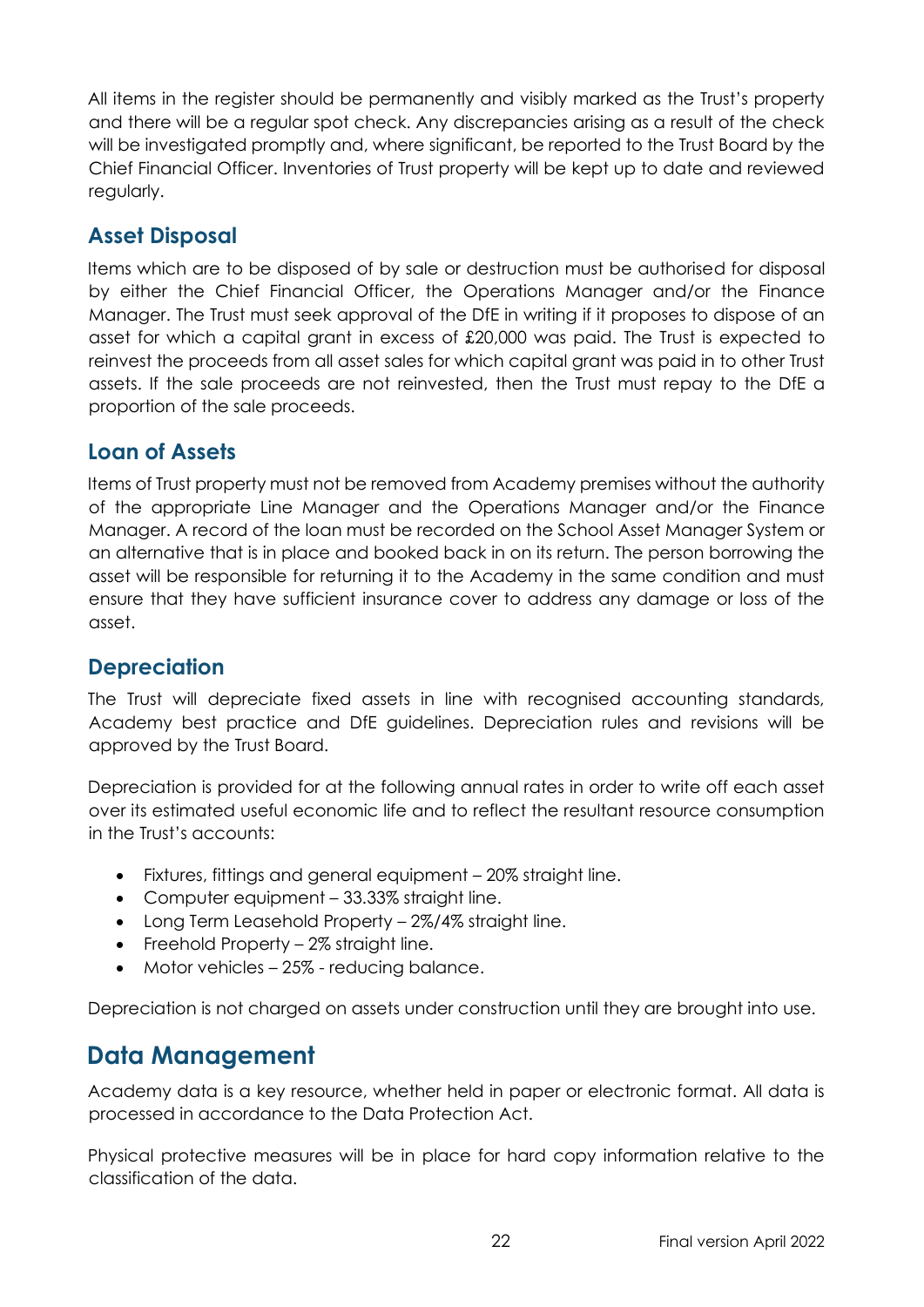Systems are in place to protect key computer and electronic data; control features include:

- Regular back up procedures.
- Passwords.
- Disaster recovery plans.

## <span id="page-22-0"></span>**Insurance**

The Trust purchases adequate insurance to protect assets, activities and outcomes. The insurance policy terms and levels of cover are reviewed annually by the Chief Financial Officer. In the case of a claim the Finance Manager/Client Manager will notify the Central Business Unit who will in turn contact the Trust's insurers without delay to ensure the matter is dealt with in a timely and appropriate manner. This will result in the efficient reimbursement of monies.

# <span id="page-22-1"></span>**Keys and Key Code Inventory**

The key inventory is the responsibility of the Site Manager or relevant designated person to maintain and will be kept up to date at all times. It is the responsibility of staff to report all lost and stolen keys, or compromised key codes, to enable new security measures to be put in place and for the key inventory to be updated.

# <span id="page-22-2"></span>**Vehicles**

Staff must ensure that only persons that are suitably qualified drive the Trust's vehicles. The Trust's vehicles can only be used for business in relation to the Trust's purposes (see Articles of Association). This includes wider community use for which donations are acceptable. However, the vehicles are not available for general hire.

Prior to use all vehicles are to be checked in line with the Trust's procedures; failure to do so may lead to disciplinary action - see Staff Handbooks for booking and operating procedures. The name of the driver, start point, end point and mileage for each journey is to be recorded in the vehicle log.

All damage is to be reported to the Site Manager or relevant designated person.

# <span id="page-22-3"></span>**Academy Companies Statement**

The Academy will not form any companies, subsidiaries or joint ventures without the approval of the Trust Board.

# <span id="page-22-4"></span>**Reserves and Investment**

The Trust has separate policies containing further details.

# <span id="page-22-5"></span>**Counter Fraud, Theft and Corruption**

The Trust takes a firm zero tolerance approach to all instances of fraud, theft or corruption. Through its systems, checks and controls, the Trust aims to prevent theft, fraud and corruption, but will act as necessary to identify suspected instances and irregularities and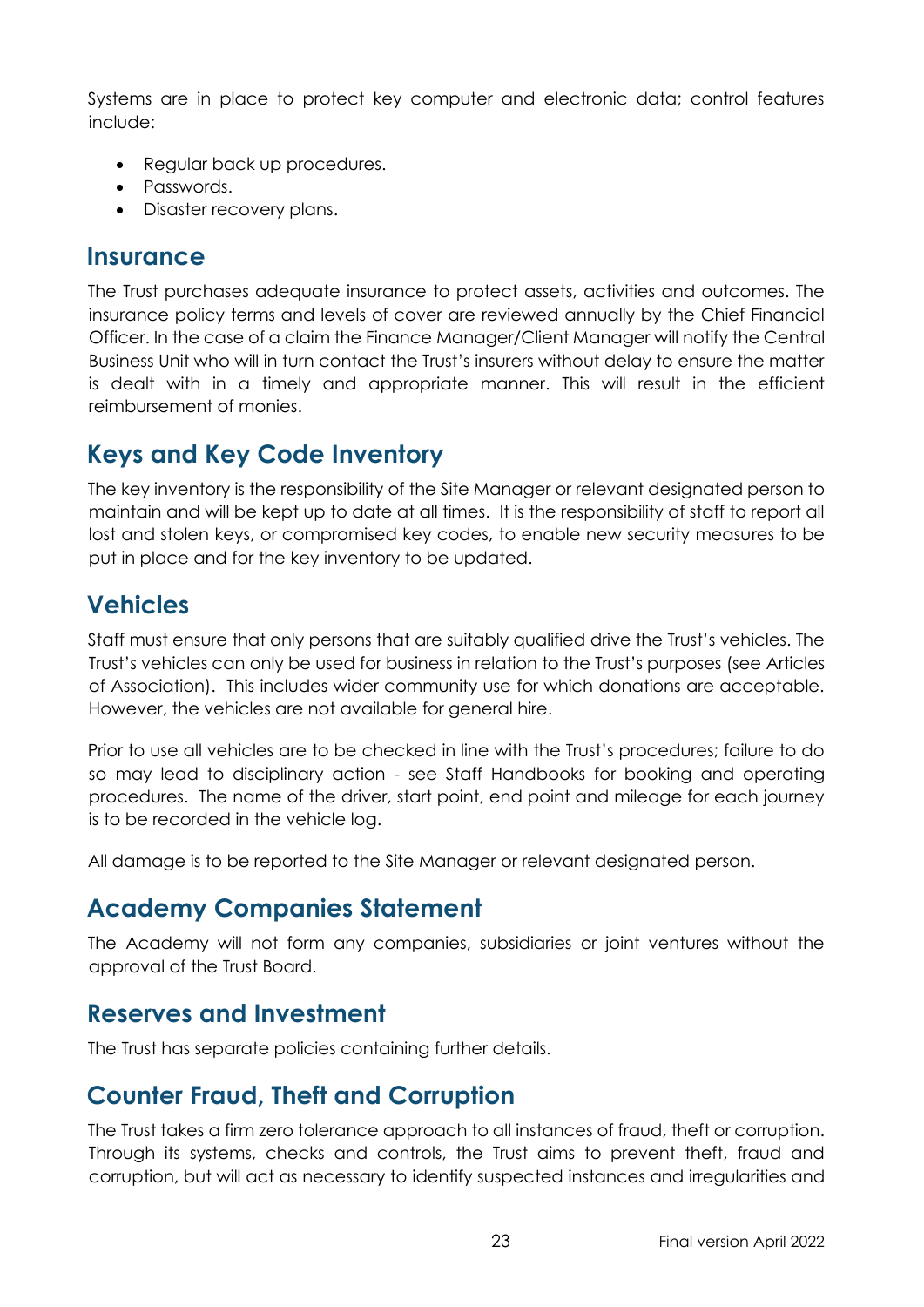will take appropriate action against those responsible. Full details can be found in the Trust's Counter Fraud Theft and Corruption policy.

# <span id="page-23-0"></span>**Self-Assessment of Governance and Management**

The Trust Board and the Chief Financial Officer will ensure that a self-assessment is undertaken annually in order to provide the ESFA with assurance on the adequacy of the Trust's arrangements for financial management and governance. The self-assessment will provide assurance to the Trust's Accounting Officer and Audit Committee that conditions of funding are being met, and that appropriate systems of control are in place.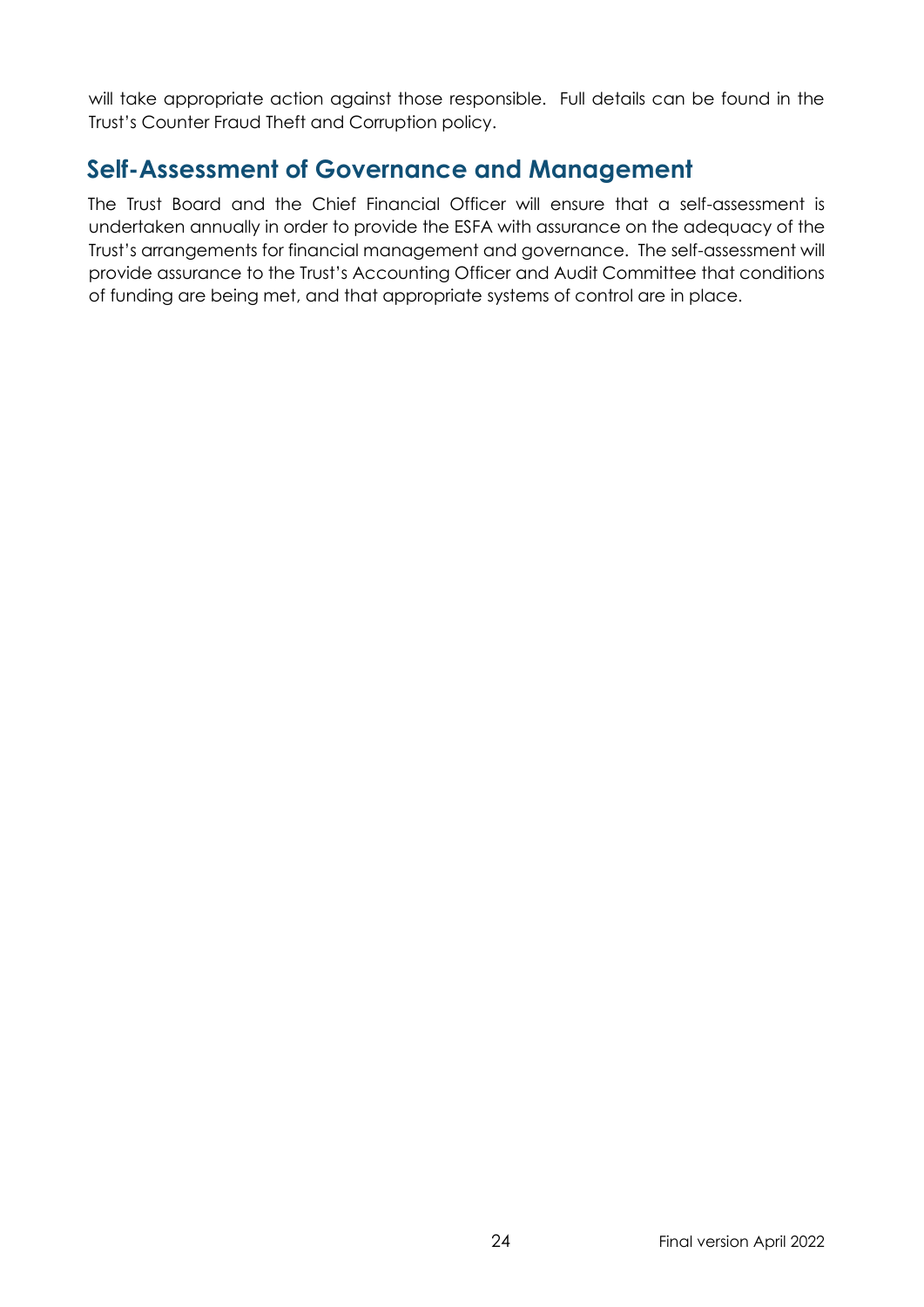# **Appendix A – Forms of Tender and Formal Tender Process**

## <span id="page-24-0"></span>**Open Tender**

This is where all potential suppliers are invited to tender. The budget holder must discuss and agree with the Operations/Finance/Client Manager how best to advertise for suppliers e.g. general press or to identify all potential suppliers and contact directly if practical. This is the preferred method of tendering, as it is most conducive to competition and the propriety of public funds.

#### <span id="page-24-1"></span>**Restricted Tender**

This is where suppliers are specifically invited to tender. Restricted tenders are appropriate where:

- There is a need to maintain a balance between the contract value and administrative costs.
- A large number of suppliers would come forward of because of the nature of the goods are such that only specific suppliers can be expected to supply the school's requirements.
- The costs of publicity and advertising are likely to outweigh the potential benefits of open tendering.

## <span id="page-24-2"></span>**Negotiated Tender**

The terms of the contract may be negotiated with one or more chosen suppliers. This is appropriate in specific circumstances:

- The above methods have resulted in either no or unacceptable tenders.
- Only one or very few suppliers are available.
- Extreme urgency exists.
- Additional deliveries by the existing supplier are justified.

#### <span id="page-24-3"></span>**Preparation for Tender**

Full consideration should be given to:

- Objective of project.
- Overall requirements.
- Technical skills required.
- After sales service requirements.
- Form of contract.